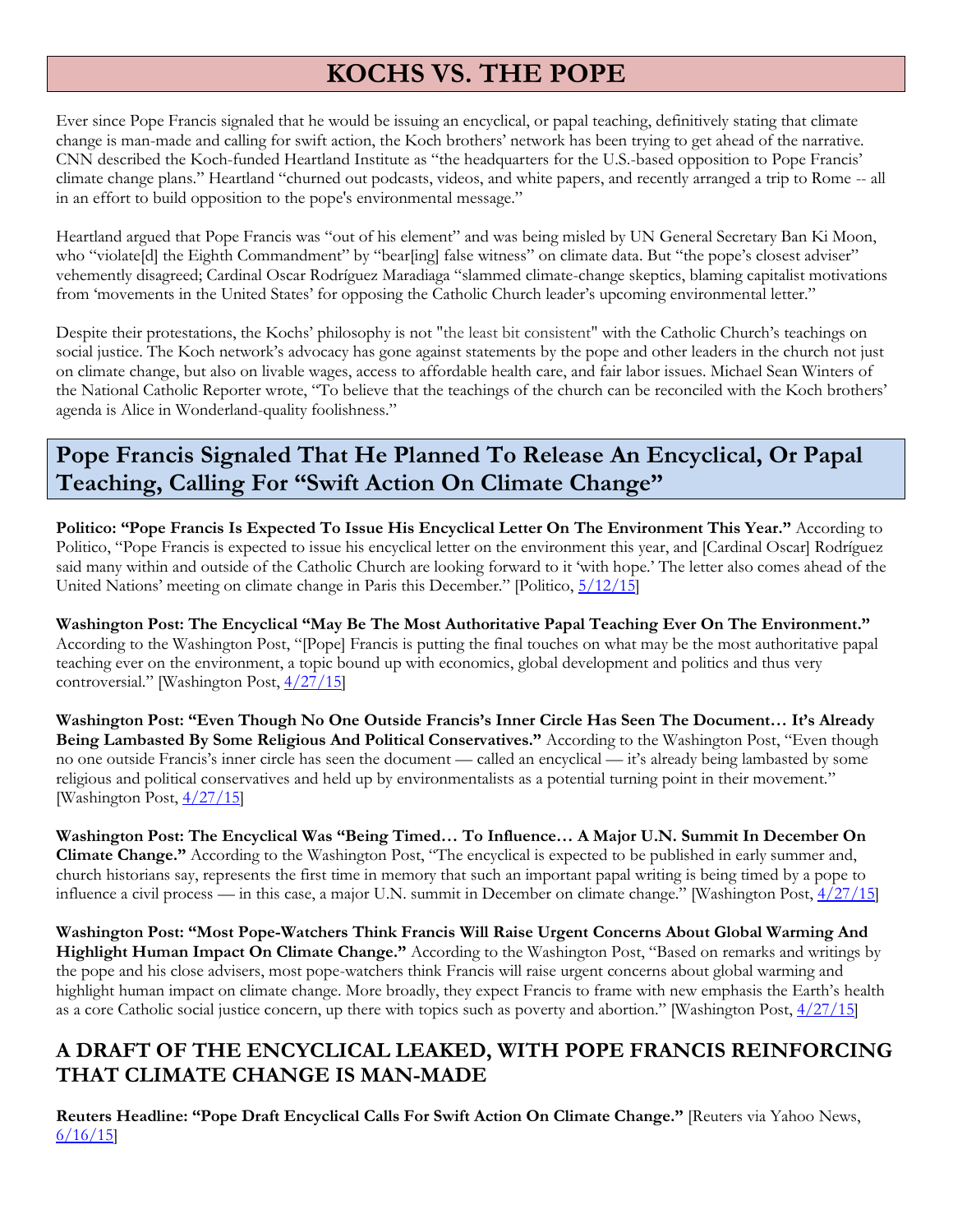**Reuters: "The World Could See The Destruction Of Entire Ecosystems This Century Without Urgent Action On Climate Change, Pope Francis Says In A Draft Of His Keenly Awaited Encyclical On The Environment."** According to Reuters, "The world could see the destruction of entire ecosystems this century without urgent action on climate change, Pope Francis says in a draft of his keenly awaited encyclical on the environment." [Reuters via Yahoo News, [6/16/15\]](http://news.yahoo.com/pope-draft-encyclical-calls-swift-action-climate-change-101836127.html)

**Reuters: "The Pope Again Backs Scientists Who Say Global Warming Is Mostly Man-Made And That Developed Countries Have A Particular Responsibility To Stem A Trend That Will Hurt The Poor The Most."** According to Reuters, "In the Italian version of the 192-page document, posted on Monday by the weekly magazine l'Espresso, the pope again backs scientists who say global warming is mostly man-made and that developed countries have a particular responsibility to stem a trend that will hurt the poor the most." [Reuters via Yahoo News, [6/16/15\]](http://news.yahoo.com/pope-draft-encyclical-calls-swift-action-climate-change-101836127.html)

 **Reuters: "That Position Has Been Contested By Conservatives, Particularly In The United States, Who Have Excoriated The First Pontiff From Latin America For Deploying Scientific Arguments."** According to Reuters, "That position has been contested by conservatives, particularly in the United States, who have excoriated the first pontiff from Latin America for deploying scientific arguments." [Reuters via Yahoo News, [6/16/15\]](http://news.yahoo.com/pope-draft-encyclical-calls-swift-action-climate-change-101836127.html)

**University of St. Thomas Catholicism Expert Charles Reid Jr.: Pope Francis's Words On The Environment Are "Not A Break With What Other Popes Have Done…It's Not A Radical Departure."** According to Salon, "I called up Charles Reid Jr., an expert on Catholicism and canon law at the University of St. Thomas in Minnesota who blogs at the Huffington Post, to discuss the pope's upcoming encyclical and the chilly reception he's receiving from GOP Catholics. Our conversation has been lightly edited for clarity.[…] 'Pope Benedict addressed climate change, though never in an encyclical. I mean this is not … it's a development, it's a furtherance, it's a growth of papal teaching, but it's not a break with what other popes have done. Pope Benedict XVI was saying similar things, but in a typically more soft-spoken manner. So, Pope Francis is stating these things more emphatically, but it's not a radical departure."  $\lceil \text{Salon}, \frac{6}{5}/15 \rceil$ 

# **The Heartland Institute Has Waged A Campaign To Persuade The Pope That "There Is No Global Warming Crisis"**

# **HEARTLAND SERVED AS THE "HEADQUARTERS FOR U.S.-BASED OPPOSITION TO POPE FRANCIS' CLIMATE CHANGE PLANS."**

**Guardian: The Heartland Institute, Which Received Funding From "The Foundation Controlled By Conservative Activist Charles Koch Is Trying To Persuade The Vatican That 'There Is No Global Warming Crisis."** According to the Guardian, "A US activist group that has received funding from energy companies and the foundation controlled by conservative activist Charles Koch is trying to persuade the Vatican that 'there is no global warming crisis' ahead of an environmental statement by Pope Francis this summer that is expected to call for strong action to combat climate change. The Heartland Institute, a Chicago-based conservative thinktank that seeks to discredit established science on climate change, said it was sending a team of climate scientists to Rome 'to inform Pope Francis of the truth about climate science'." [Guardian, [2/24/15\]](file://ambridge1/Users/lmorgan/Downloads/has%20received%20a%20single%20donation%20of%20$25,000%20in%202012%20from%20the%20Charles%20G%20Koch%20Foundation,)

**CNN: "If There Were A Headquarters For U.S.-Based Opposition To Pope Francis' Climate Change Plans, It Would Be Chicago. That's The Home Of The Heartland Institute."** According to CNN, "If there were a headquarters for U.S.-based opposition to Pope Francis' climate change plans, it would be Chicago. That's the home of the Heartland Institute, a libertarian public policy think tank that has organized conferences, churned out podcasts, videos, and white papers, and recently arranged a trip to Rome -- all in an effort to build opposition to the pope's environmental message." [CNN Money[, 6/17/15\]](http://money.cnn.com/2015/06/17/news/pope-climate-change-opposition/)

**CNN: The Heartland Institute "Organized Conferences, Churned Out Podcasts, Videos And White Papers, And Recently Arranged A Trip To Rome… To Build Opposition To The Pope's Environmental Message."** According to CNN, "That's the home of the Heartland Institute, a libertarian public policy think tank that has organized conferences, churned out podcasts, videos, and white papers, and recently arranged a trip to Rome -- all in an effort to build opposition to the pope's environmental message."  $[CNN Money, 6/17/15]$  $[CNN Money, 6/17/15]$ 

## **Activities And Events Aimed At Attacking Francis' Encyclical**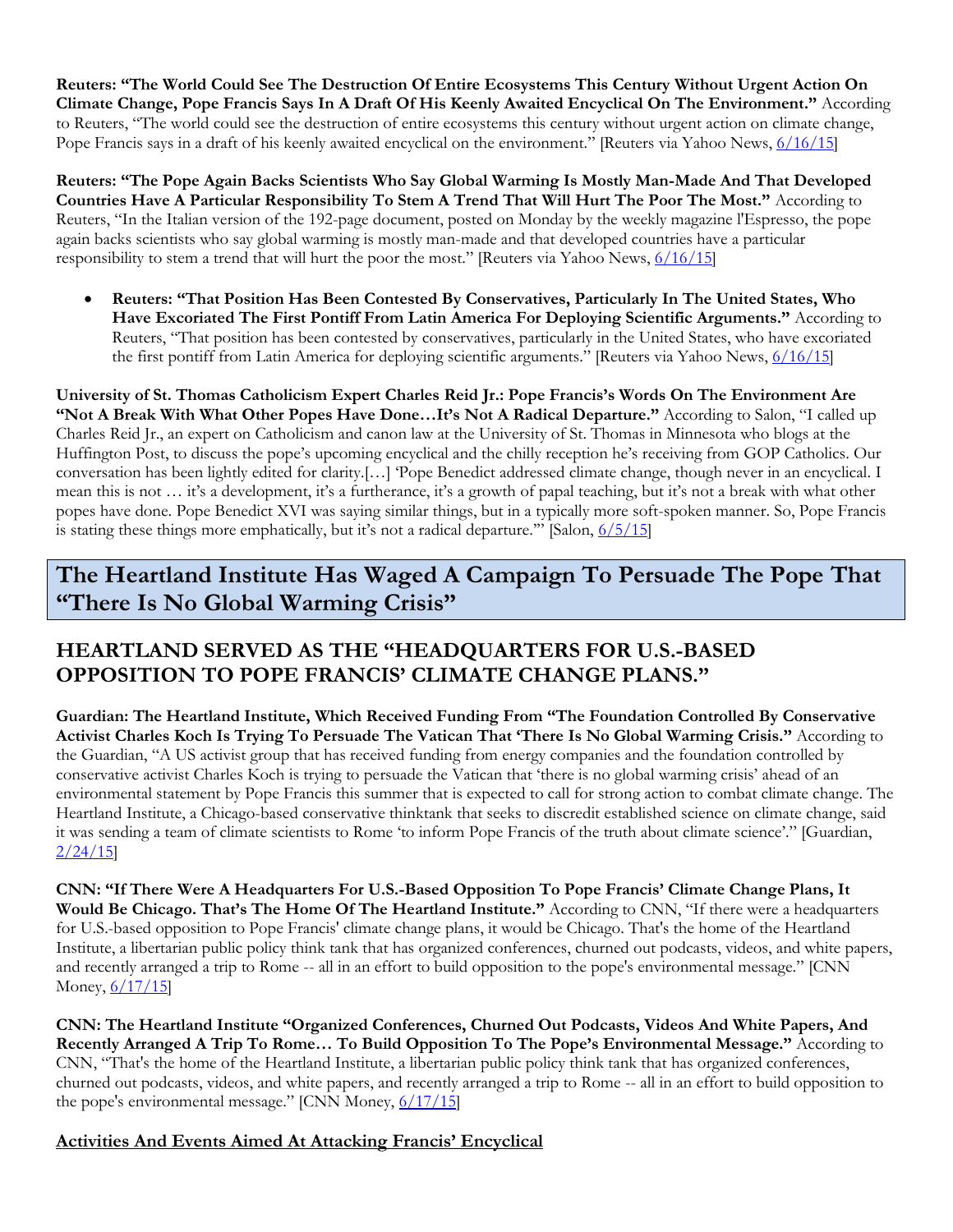**Heartland Said It Is Sending A Team Of Scientists To Rome "To Inform Pope Francis Of The Truth About Climate Science."** According to the Guardian, "A US activist group that has received funding from energy companies and the foundation controlled by conservative activist Charles Koch is trying to persuade the Vatican that 'there is no global warming crisis' ahead of an environmental statement by Pope Francis this summer that is expected to call for strong action to combat climate change. The Heartland Institute, a Chicago-based conservative thinktank that seeks to discredit established science on climate change, said it was sending a team of climate scientists to Rome 'to inform Pope Francis of the truth about climate science'." [Guardian, [2/24/15\]](file://ambridge1/Users/lmorgan/Downloads/has%20received%20a%20single%20donation%20of%20$25,000%20in%202012%20from%20the%20Charles%20G%20Koch%20Foundation,)

**At A Heartland Conference, Lord Christopher Monckton Compared Pope Francis's Acceptance Of Climate Science To Pope Urban VIII, Who Arrested Galileo For Claiming The Earth Revolved Around The Sun.** According to CNN, "Countering the pope: Last week, Heartland, which has an annual budget of \$6 million and about 30 staffers, organized its Tenth International Conference on Climate Change, a two-day seminar in Washington, D.C., focused on repudiating the view that climate change is caused by man. The gathering featured speeches by Senator Jim Inhofe and Britain's Lord Christopher Monckton, both well-known climate change skeptics and critics of Francis' entry into the hotly debated topic. During his address, Monckton explained what can happen when religious leaders wade into matters of science by citing Pope Urban VIII, who in the 17th century put Galileo under house arrest for his theory that the Earth and other planets revolve around the sun." [CNN Money, <u>6/17/15</u>]

**Mother Jones' Kevin Drum: Heartland Is "Encouraging Its Followers To Send Letters And Emails To The Pope And Spread The Gospel Of Global Warming Denial To Their Local Church Officials."** According to an opinion by columnist Kevin Drum for Mother Jones, "Heartland is also encouraging its followers to send letters and emails to the pope and to spread the gospel of global warming denial to their local church officials. 'Talk to your minister, priest, or spiritual leader,' advises Heartland's website. 'Tell him or her you've studied the global warming issue and believe Pope Francis is being misled about the science and economics of the issue."" [Kevin Drum – Mother Jones,  $\frac{4}{27/15}$ ]

#### **Statements From Heartland Officials Attacking Pope Francis' Encyclical And Climate Science**

**CNN: "Leaders Of Heartland Told CNNMoney That They Reject The Pontiff's Reported Claim That Human Activities Cause Global Warming, Believe That He Should Stay Out Of The Issue, And Charged Francis Has Been Misled By Leftist Scientists And Activists."** According to CNN, "Ahead of the release of the pope's encyclical Thursday, leaders of Heartland told CNNMoney that they reject the pontiff's reported claim that human activities cause global warming, believe that he should stay out of the issue, and charged Francis has been misled by leftist scientists and activists." [CNN Money[, 6/17/15\]](http://money.cnn.com/2015/06/17/news/pope-climate-change-opposition/)

**Heartland's H. Sterling Burnett: "We Hope To See The Pope's Encyclical Tempered Or Modified To Reflect Evidences That Disclaim Human Activities Cause Climate Change."** According to CNN, "'We hope to see the pope's encyclical tempered or modified to reflect evidences that disclaim human activities cause climate change,' said H. Sterling Burnett, managing editor of one of heartland's environmental newsletters." [CNN Money, [6/17/15\]](http://money.cnn.com/2015/06/17/news/pope-climate-change-opposition/)

#### **Heartland's H. Sterling Burnett American Spectator Opinion Headline: "Francis Is Out Of His Element."** [H. Sterling Burnett – American Spectator, [4/27/15\]](http://spectator.org/articles/62519/francis-out-his-element)

**Burnett: "Those Pushing For Bans On Fossil Fuel…Think Too Many Humans Are The Environmental Problem. Many Of Them Worship The Creation, Not The Creator."** According to an opinion by the Heartland Institute's H. Sterling Burnett for the American Spectator, "Those pushing for bans on fossil fuel use think too many humans are the environmental problem. Many of them worship the creation, not the Creator." [H. Sterling Burnett – American Spectator, [4/27/15\]](http://spectator.org/articles/62519/francis-out-his-element)

**Burnett: "The Same People Pushing The Pope To Join The Fight Against Climate Change Support Forcible Population Control Programs Such As Those Operating In China. That Is Not A Christian Opinion."** According to an opinion by the Heartland Institute's H. Sterling Burnett for the American Spectator, "The same people pushing the pope to join the fight against climate change support forcible population control programs such as those operating in China. That is not a Christian position." [H. Sterling Burnett – American Spectator, [4/27/15\]](http://spectator.org/articles/62519/francis-out-his-element)

**Heartland: "The Apparent New Papal Position" On Climate Change Represents "The Rejection Of Judeo-Christianity's Illustrious Tradition Of Scientific Inquiry."** According to a blog post on the Heartland Institute website,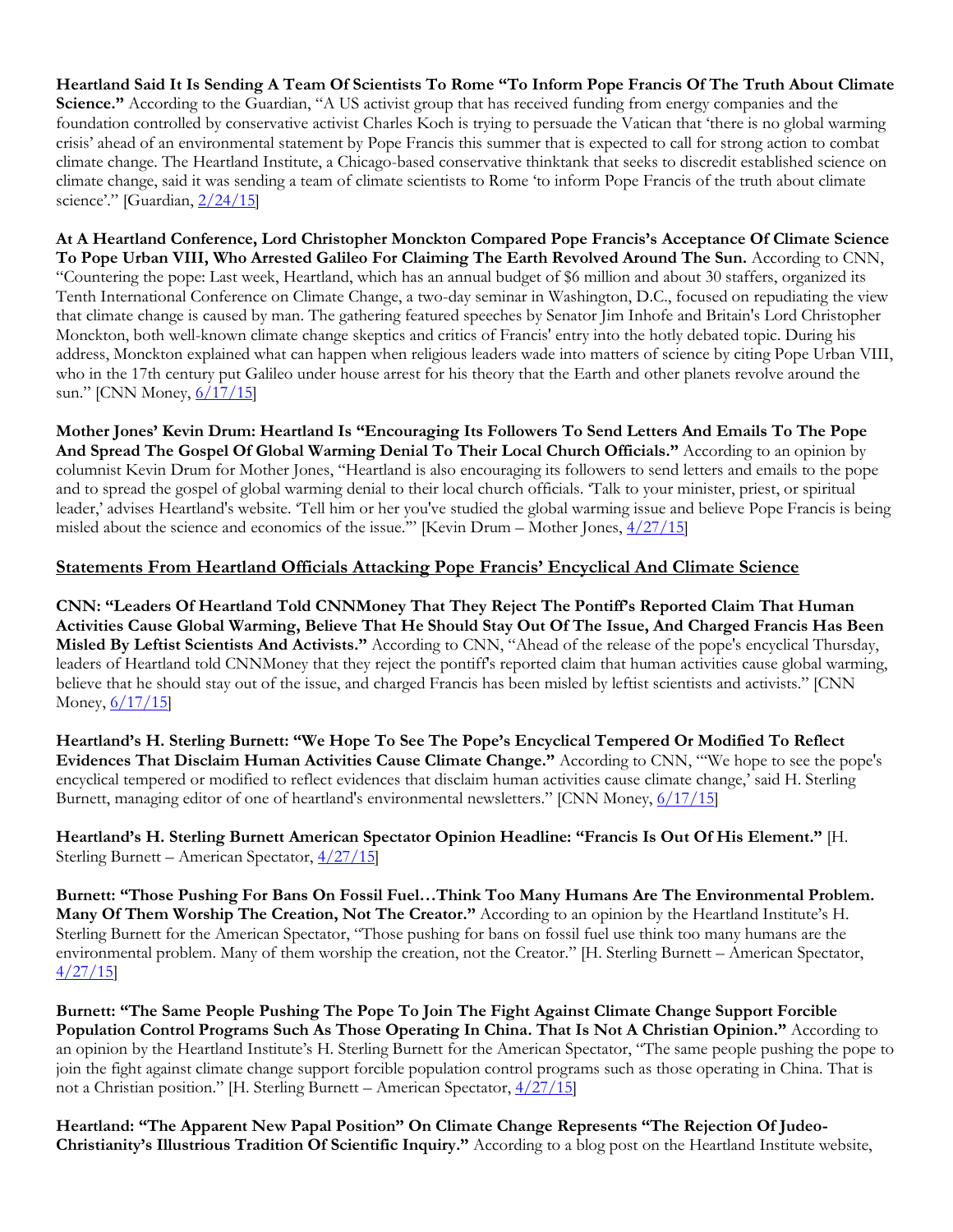"At the most fundamental level, too many IPCC reports and the apparent new papal position represent the rejection of Judeo-Christianity's illustrious tradition of scientific inquiry, which has brought monumental improvements to our understanding of nature and creation – and to humanity's once 'nasty, brutish and short' lives on this planet. As Nobel Prize-winning physicist Richard Feynman explained, we begin with a guess about a law of nature. Then we compute the consequences that would result if our hypothesis is correct – and compare actual observations, evidence and experimental data to the predicted consequences." [Blog.Heartland.org, [4/27/15\]](http://blog.heartland.org/2015/04/a-message-for-pope-francis/)

**Heartland: If Pope Francis "Is Truly Committed To Advancing Science, The Poor And Creation, He Should Reject Climate Chaos Claims."** According to a blog post on the Heartland Institute website, "Pope Francis apparently does not share his predecessor's view about climate change fears. However, if he is truly committed to advancing science, the poor and creation, he should reject climate chaos claims unless and until alarmists can provide solid evidence to back up their assertions and models." [Blog.Heartland.org, [4/27/15\]](http://blog.heartland.org/2015/04/a-message-for-pope-francis/)

**Heartland: UN General Secretary Ban Ki Moon And Other Climate Alarmists Have "Misrepresented The Facts" And "Concocted False Data,"** According to a post on the Heartland website, "If human activity posed a genuine threat to the world's climate, then some action would be appropriate. But global warming alarmists wave off any evidence that the threat is small or even nonexistent, and they call for policies that would shut down virtually all economic activity around the world. These unnecessary policies would cause the suffering and even death of billions of people. All people of faith should rise up in opposition to such policies. Certain persons currently scheduled to speak at the workshop, including UN General Secretary Ban Ki Moon and Jeffrey Sachs, director of the United Nations Sustainable Development Solutions Network, are outspoken advocates of the man-made global warming hypothesis. They and other climate alarmists have misrepresented the facts, concocted false data, and tried to shut down a reasonable, scientific debate on the issue of climate change. This conduct violates the Eighth Commandment: 'You shall not bear false witness against your neighbor.'" [Heartland.org, [5/11/15\]](https://www.heartland.org/Vatican-Environment-Workshop)

**Heartland Claimed That Those Who Believed In Climate Change "Misrepresented The Facts" And "Concocted**  False Data" Which "Violates The Eighth Commandment." According to the Heartland Institute, "Certain persons currently scheduled to speak at the workshop, including UN General Secretary Ban Ki Moon and Jeffrey Sachs, director of the United Nations Sustainable Development Solutions Network, are outspoken advocates of the man-made global warming hypothesis. They and other climate alarmists have misrepresented the facts, concocted false data, and tried to shut down a reasonable, scientific debate on the issue of climate change. This conduct violates the Eighth Commandment: 'You shall not bear false witness against your neighbor.'" [Heartland Institute, [4/29/15\]](https://www.heartland.org/Vatican-Environment-Workshop)

## **CHARLES KOCH PROVIDED "SEED MONEY" FOR HEARTLAND AND HEARTLAND RECEIVED MORE THAN \$14.6 MILLION FROM KOCH-AFFILIATED GROUPS**

**Charles Koch Said That He Provided "Seed Money" And "Support" For A Number Of Conservative Organizations, Including The Heartland Institute.** "I provided the seed money for the Institute for Justice, and support for a wide range of other market-oriented organizations including National Center for Policy Analysis (NCPA), American Legislative Exchange Council (ALEC), National Foundation for Teaching Entrepreneurship (NFTE), Pacific Research Institute, Acton Institute for the Study of Religion and Liberty, Fraser Institute, Reason Magazine, Competitive Enterprise Institute (CEI), and Heartland Institute." [Creating A Science of Liberty, [1/11/1997\]](https://web.archive.org/web/20080822061520/http:/www.cgkfoundation.org/creating-a-science-of-liberty)

**Heartland Received A Donation "Of \$25,000 In 2012 From The Charles G Koch Foundation."** According to the Guardian, "The Heartland Institute says it is a non-profit organisation that seeks to promote 'free-market solutions' to social and economic problems. It does not disclose its donors, but says on its website that it has received a single donation of \$25,000 in 2012 from the Charles G Koch Foundation, which was for the group's work on health care policy. Charles Koch is the billionaire co-owner of Koch Industries, an oil refining and chemicals group, and is a major donor to Republicans causes and politicians. Heartland said contributions from oil and tobacco groups have never amounted to more than 5% of its income." [Guardian, [2/24/15\]](file://ambridge1/Users/lmorgan/Downloads/has%20received%20a%20single%20donation%20of%20$25,000%20in%202012%20from%20the%20Charles%20G%20Koch%20Foundation,)

**Koch Industries Company Newsletter "Discovery" Listed The Heartland Institute As A Resource "To Learn More About Energy Balance, Climate Change And Other Energy Issues."** According to Discovery, "If you would like to learn more about energy balance, climate change and other energy issues, here are some helpful resources: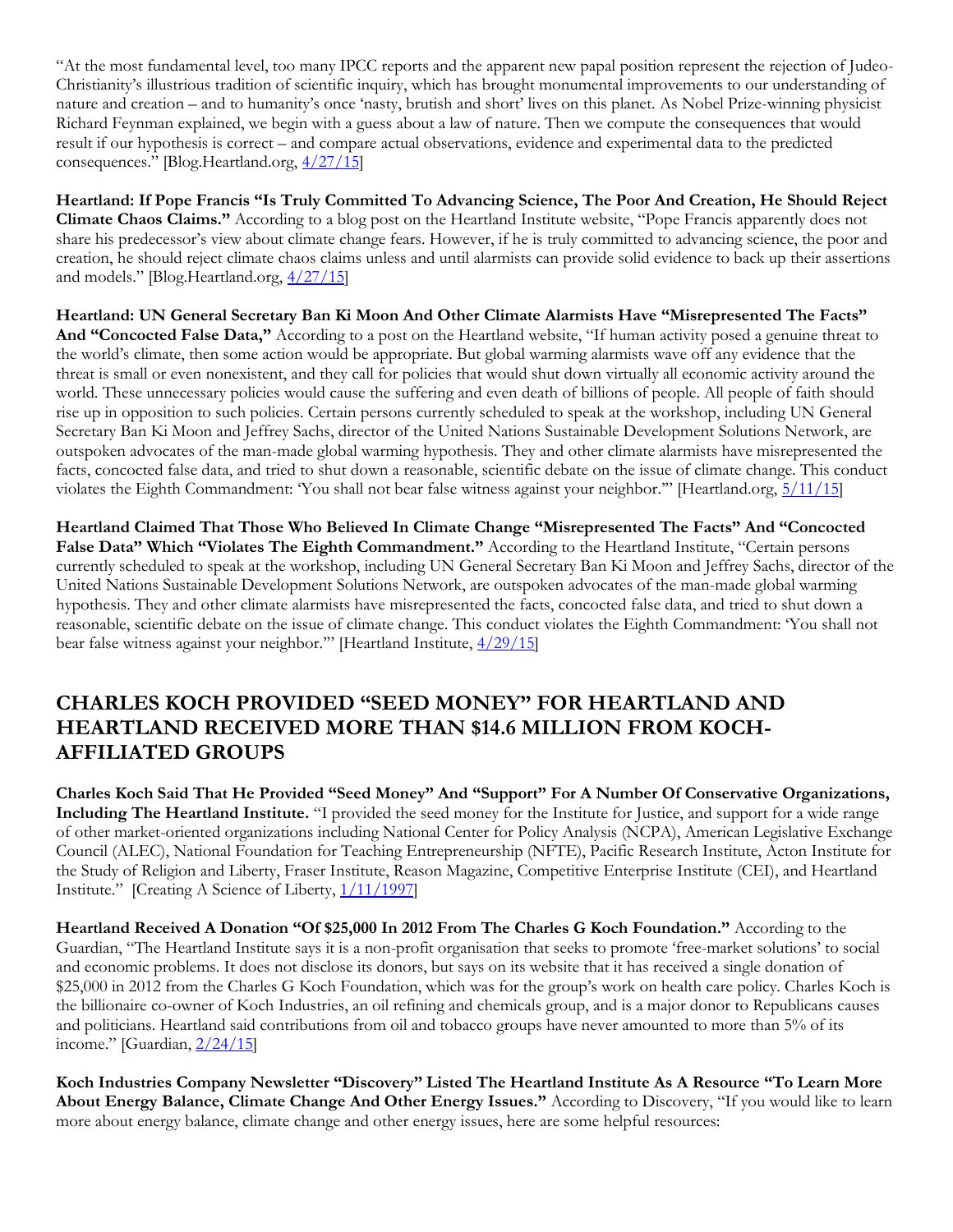www.ncpa.org/globalwarming ,www.heartland.org, http://instituteforenergyresearch.org, www.texaspolicy.com/publications.php?cat\_level=84" [Koch Industries Discovery, [April 2008\]](http://www.kochind.com/files/DiscoveryApril2008.pdf)

**Heartland Has Received \$40,000 From The Claude R. Lambe Charitable Foundation.** According to Claude R. Lambe Charitable Foundation tax documents, the Claude R. Lambe Charitable Foundation gave the Heartland Institute a total of \$40,000 from 1992 to 1999 [Claude R. Lambe Charitable Foundation Form 990s via Conservative Transparency, accessed [6/17/15\]](http://conservativetransparency.org/org/claude-r-lambe-charitable-foundation/?og_tot=542&order_by=&adv=heartland+institute&min=&max=&yr=&yr1=&yr2=&submit=#grants)

- **After The Death Of "Dedicated Philanthropist And Conservative" Claude R. Lambe, Charles Koch Took Over His Foundation.** According to the book *Creating a Private Foundation: The Essential Guide for Donors and Their Advisers*, "Claude R. Lambe, a dedicated philanthropist and conservative from Kansas who died in 1981 leaving no children did have a trustworthy friend who was and is a prominent philanthropist in his own right. The friend, industrialist Charles G. Koch, Chairman of Koch Industries, the second largest privately held company in the United States according to Forbes magazine, shared his libertarian beliefs and was a generation younger. Some twenty years after Lambe's death, Koch, along with his wife and some business associates, continues to run Lambe's foundation." [Creating a Private Foundation, [2003\]](http://books.google.com/books?id=TQQfknud6vEC&pg=PA62&lpg=PA62&dq=Claude+R.+Lambe&source=bl&ots=pRD5wIgOdU&sig=cu4kaqfckMv8098u4N3U2tfMnsg&hl=en&sa=X&ei=7M7FUvDZCqPz2QXwrYD4Cg&ved=0CEsQ6AEwBjgo#v=onepage&q=Claude%20R.%20Lambe&f=false)
- **The Claude R. Lambe Foundation Shared Staff, Including President Richard Fink, With The Charles G. Koch Foundation.** According to the Claude R. Lambe Charitable Foundation's 2011 Form 990 and the Charles G. Koch Foundation's 2012 Form 990, the president of the Charles G. Koch Foundation is listed as Richard Fink who is also listed as President/Director of the Claude R. Lambe Foundation. Charles and Elizabeth Koch are also listed as directors of both foundations. [Claude R. Lambe Foundation Form 990, [2011;](http://conservativetransparency.org/app/uploads/Claude-R.-Lambe-Charitable-Foundation-2011.pdf) Charles G. Koch Foundation Form 990, [2012\]](http://25e133bf14d33a6c3e14-4c7a8f45b024696a8cb6888a5a7a3763.r55.cf2.rackcdn.com/CKF%202012%20990-PF%20Public%20Disclosure.pdf)

**Heartland Has Received \$632,000 From DonorsTrust.** According to DonorsTrust tax documents, DonorsTrust gave the Heartland Institute a total of \$632,000 from 2007 to 2012 [DonorsTrust Form 990s via Conservative Transparency, accessed [6/17/15\]](http://conservativetransparency.org/org/donorstrust/?og_tot=3511&order_by=&adv=heartland+institute&min=&max=&yr=&yr1=&yr2=&submit=#grants)

- **DonorsTrust Is A Conduit Through Which Anonymous Money Is Distributed To Conservative Causes.**  According to the Center for Responsive Politics, "Donors Trust is a 'donor advised' fund: donors deposit money in accounts they set up and recommend where they'd like it to go. But Donors Trust controls the money and actually makes the contributions to other organizations; it cannot guarantee it will give to the original donors' preferred recipients. The arrangement provides donors with the same tax-deductibility that they would be entitled to if they gave money directly to the groups they want to assist, according to tax lawyers. But it also provides a further layer of anonymity: not even the IRS knows where a particular donor's money goes after it gets to Donors Trust. […] Donors Trust was established in 1999, according to its website, to 'ensure the intent of donors who are dedicated to the ideals of limited government, personal responsibility, and free enterprise.'" [OpenSecrets.org, [3/5/12\]](http://www.opensecrets.org/news/2012/03/energy-industry-trade-groups.html)
- **The Kochs "Made Significant Contributions To Donors Trust Through Their Foundation," The Knowledge And Progress Fund, Including \$1.25 Million In 2007, \$1.25 Million In 2008, And \$2 Million In 2010.** According to an interview with sociologist Robert Brulle for PBS Frontline, "We do know that the Koch brothers have made significant contributions to Donors Trust through their foundation called the Knowledge and Progress Fund. They gave \$1.25 million in 2007, \$1.25 million in 2008, and then \$2 million in 2010 to Donors. We don't know where it went after it goes to Donors, because it's not necessarily a one-for-one giving." [PBS Frontline,  $10/23/12$ ]
- **DonorsTrust Has Received More Than \$4 Million From The Knowledge And Progress Fund Between 2005 And 2012.** According to the Knowledge and Progress Fund's tax documents from 2005-2012, the Knowledge and Progress Fund gave DonorsTrust a total of \$4,240,000. [Knowledge and Progress Fund Form 990s via Conservative Transparency, accessed [10/6/14\]](http://conservativetransparency.org/org/knowledge-and-progress-fund/?og_tot=10&order_by=&adv=donorstrust&min=&max=&yr=&yr1=&yr2=&submit=#grants)

**Heartland Has Received \$13,930,544 From Donors Capital Fund.** According to Donors Capital Fund tax documents, Donors Capital Fund gave the Heartland Institute a total of \$13,930,544 from 2005 to 2012 [Donors Capital Fund Form 990s via Conservative Transparency, accessed [6/17/15\]](http://conservativetransparency.org/org/donors-capital-fund/?og_tot=1869&order_by=&adv=Heartland+Institute&min=&max=&yr=&yr1=&yr2=&submit=#grants)

 **Donors Capital Fund Has Received More Than \$2.7 Million From The Knowledge And Progress Fund Between 2005 And 2012.** According to the Knowledge and Progress Fund tax documents from 2006 &2007, the Knowledge and Progress Fund gave Donors Capital Fund a total of \$2,725,000. [Knowledge and Progress Fund Form 990s via Conservative Transparency, accessed [10/6/14\]](http://conservativetransparency.org/org/knowledge-and-progress-fund/?og_tot=10&order_by=&adv=Donors+Capital&min=&max=&yr=&yr1=&yr2=&submit=#grants)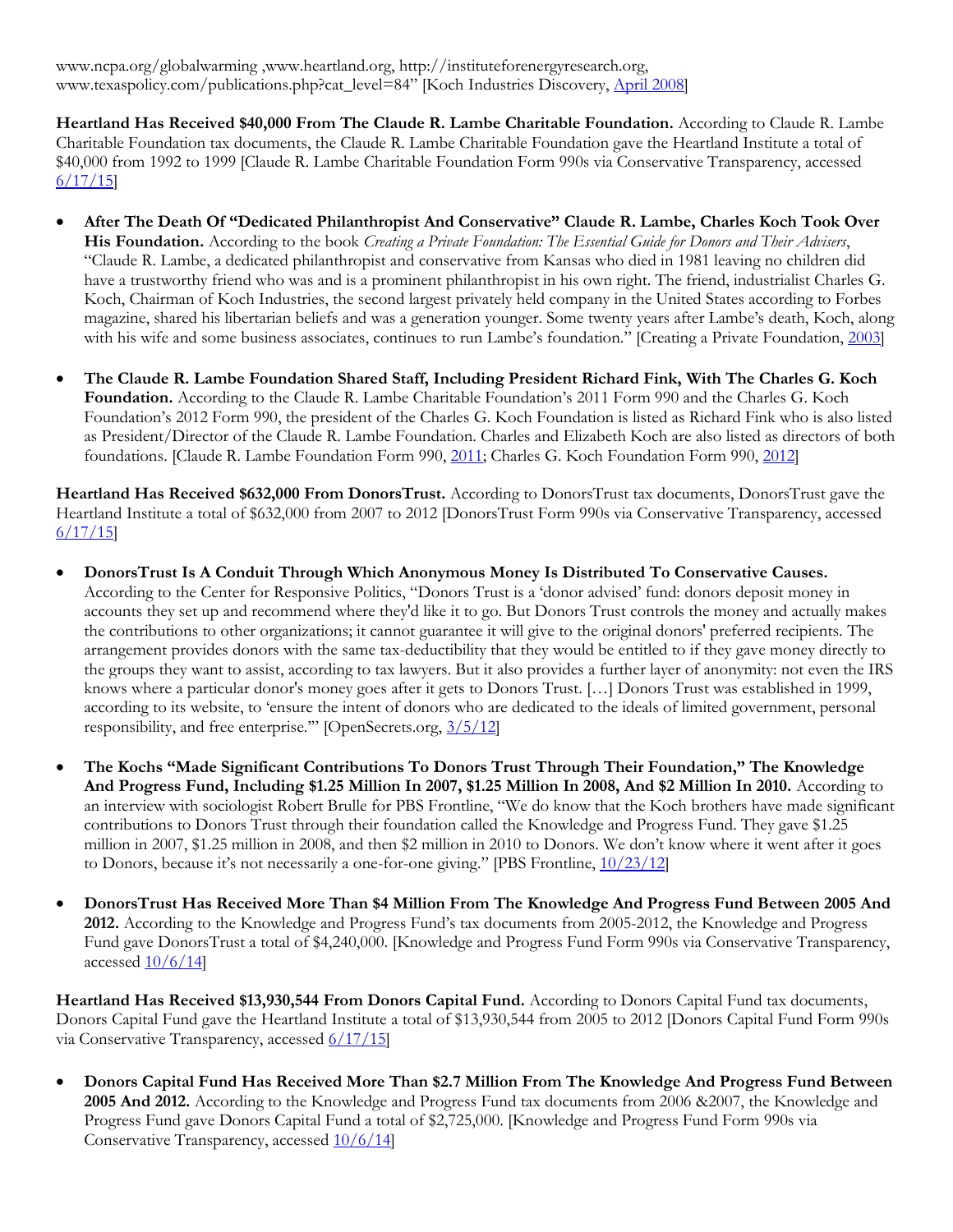**Donors Capital Fund Is Associated With DonorsTrust, And Deals With Clients Contributing More Than \$1 Million.** According to Donors Capital Fund's website, "Donors Capital Fund is an IRS-approved, 501(c)(3), 509(a)(3) supporting organization that is associated with DonorsTrust, a public charity and donor-advised fund formed to safeguard the charitable intent of donors who are dedicated to the ideals of limited government, personal responsibility, and free enterprise. As a rule, DonorsTrust refers clients to Donors Capital Fund if they expect to open donor-advised funds of over \$1,000,000. In turn, the Fund provides personalized philanthropic services and specialized asset management for all clients with accounts that carry balances of \$1,000,000 or more. All contributions to donor-advised funds held by Donors Capital Fund are tax deductible under Section 170 of the IRS Code." [DonorsCapitalFund.org, accessed [3/5/13\]](http://www.donorscapitalfund.org/home.html?x=6)

# **Other Individuals And Groups In The Koch Network Attacked The Pope And Espoused Anti-Science Views On Climate Change**

# **KOCH LOBBYIST MICHAEL MCKENNA**

**Republican Energy Lobbyist Michael McKenna: "For The Real Churchgoers, This Is Going To Be An Indictment Of The Pope."** According to the New York Times, "But Michael McKenna, a Republican energy lobbyist and political consultant who described himself as a conservative Catholic, pointed out that there was already a backlash by conservative Catholics against the pope's efforts on climate change and other progressive policies. 'For practicing conservative Catholics, the folks who sit in the pews on Sunday, this is not going to be an indictment of guys like [Marco] Rubio and Jeb [Bush],' Mr. McKenna said. 'Those guys have already made up their minds on climate change. For the real churchgoers, this is going to be an indictment of the pope." [New York Times,  $6/16/15$ ]

**McKenna: "The Pope Is Selling A Line Of Latin American-Style Socialism… This Guy Is Not In Sync With The American Catholic Church."** According to the New York Times, "'This pope is selling a line of Latin American-style socialism,' he [Michael McKenna] continued. 'This guy is not in sync with the American Catholic Church. Guys like Jeb [Bush] and [Marco] Rubio are more in line with the American Catholic Church than the pope.'" [New York Times, [6/16/15\]](http://www.nytimes.com/2015/06/17/us/politics/popes-views-press-gop-on-climate-change.html?_r=2&gwh=A3F286BB09676172FFCFF2254185EBBC&gwt=pay#story-continues-8)

**Michael McKenna Was President Of MWR Strategies.** According to a bio on the MWR Strategies website, "Mike McKenna is the President of MWR Strategies. Prior to this, he worked in senior positions in a variety of opinion research and communications companies." [MWRStrat.com, accessed [6/17/15\]](http://www.mwrstrat.com/index.php/bios/)

**Michael McKenna And MWR Strategies Lobbied On Behalf Of Koch Industries From 2008 Through The First Quarter Of 2015, For A Total Of \$580,600.** According to the Senate Lobbying Disclosure Act Database, Lobbyist Michael McKenna lobbied for firm MWR Strategies on behalf of Koch Industries every quarter from Third Quarter 2008 to First Quarter 2015, earning a total of \$580,600. [Senate Lobbying Disclosure Act Database, accessed 6/17/15]

- **McKenna Lobbied The House, The Senate, And The Department Of Energy For Koch Industries On Low Carbon Fuel Standards And Climate Change.** According to the Senate Lobbying Disclosure Act Database, Lobbyist Michael McKenna lobbied the House, the Senate, and the Department of Energy for firm MWR Strategies on behalf of client Koch Industries on LCFS and Climate Change During Q1 2010. [Senate Lobbying Disclosure Act Database, accessed 6/17/15]
- **McKenna Lobbied The House And The Senate On "Financial Reform Legislation" And "Climate Change And Energy Legislation" For Koch Industries.** According to the Senate Lobbying Disclosure Act Database, , Lobbyist Michael McKenna lobbied the House and the Senate for firm MWR Strategies on behalf of client Koch Industries on "Climate Change and Energy legislation" and "Financial Reform legislation" during Q2-4 2010. [Senate Lobbying Disclosure Act Database, accessed 6/17/15]

# **THE ACTON INSTITUTE FOR THE STUDY OF RELIGION AND LIBERTY**

**Acton Institute's Rome Office Director Kishore Jayabalan: The Pope's Infallibility Does Not Extend To His "Environmental Views."** According to a letter from Kishore Jayabalan, director of the Acton Institute's Rome office, Isituto Acton, on the Acton Institute website, "As the leader of the world's largest religion, the pope's moral authority is second to none, which is not to say that everyone, even in the Catholic Church, agrees with what he says. It is not controversial or disrespectful to admit this fact or to say that the pope is often more admired than imitated or followed. I would further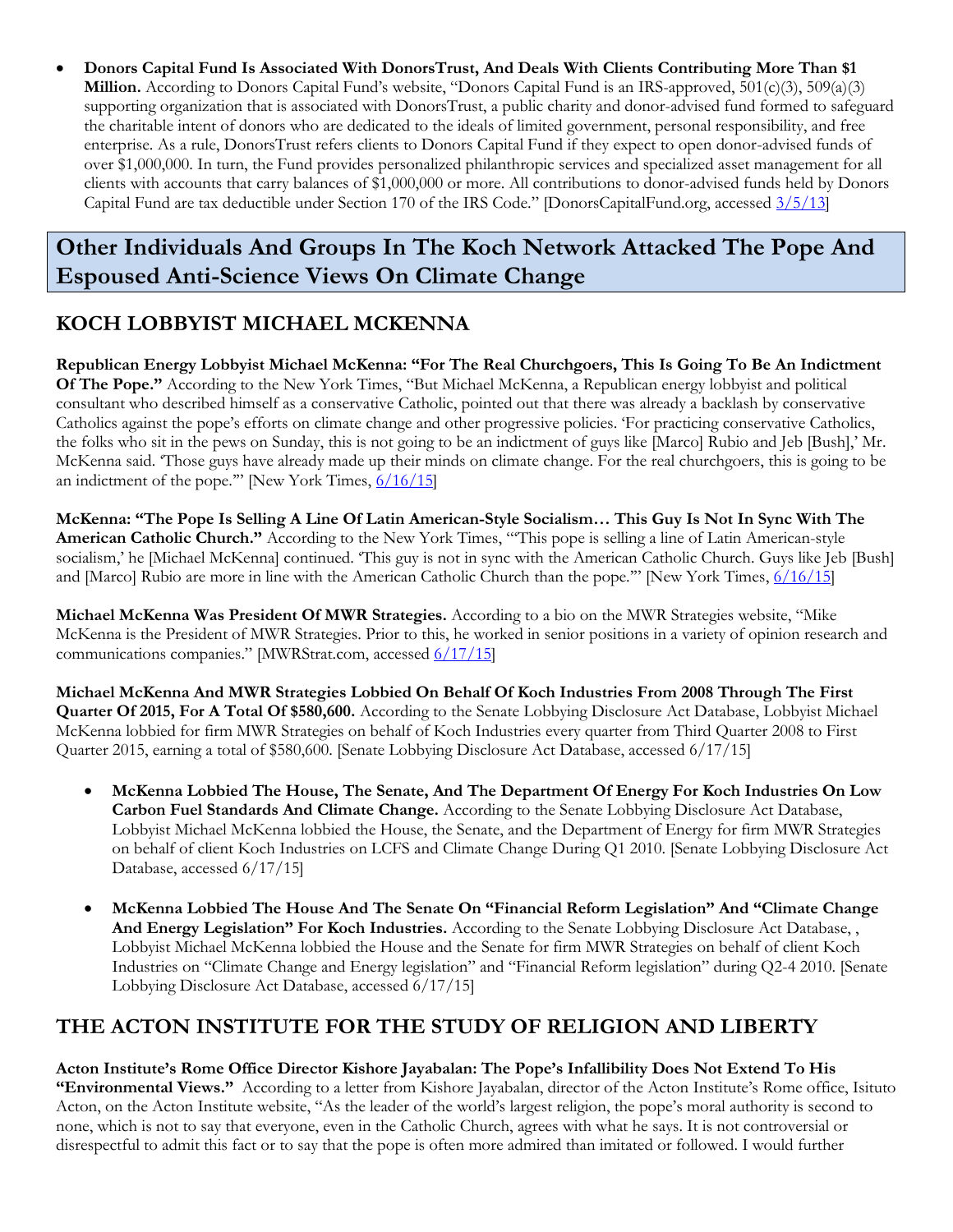venture that this is especially the case when the pope addresses issues not concerning matters of faith and morals, i.e. where his teaching is not considered infallible by the Church. It is one kind of problem if a Catholic disagrees with papal teaching on the Trinity or abortion; that Catholic's eternal soul would be considered at risk and all efforts would need to be made to correct his erroneous beliefs. It is an altogether different kind of problem if a Catholic disagrees with the pope on his diplomatic efforts or environmental views. Everyone should be in favor of peace between nations and care for God's creation but we differ on the best ways to approach these worthy objectives. The Church wisely respects differences of opinion on such matters." [Kishore Jayabalan Letter,  $\frac{1}{7/15}$ ]

**Jayabalan: The Pope Saying The First Draft Of His Encyclical Was Too Long And Technical "Were Encouraging Remarks For Climate-Change Skeptics Such As Me."** According to a letter from Kishore Jayabalan, director of the acton Institute's Rome office, Isituto Acton, on the Acton Institute website, "In an interview on the plane trip from South Korea last August, the pope himself said that the first draft of the encyclical was both too long and too technical, which were encouraging remarks for climate-change skeptics such as me. Some of his aides, such as Cardinal Pietro Parolin and Bishop Marcelo Sanchez Sorondo, have been more outspoken about the need to fight climate change, while other observers are much less enthusiastic about papal forays into the area." [Kishore Jayabalan Letter, [1/7/15\]](http://www.acton.org/global/article/letter-rome-what-will-pope-francis-say-about-envir)

**Walker: "If All Nations Suddenly Switched From Fossil Fuels To What Amounts To Unicorn And Smurf Energy" There Would Be "Profound Economic Impact And Human Suffering**.**"** According to a blog post by Bruce Edward Walker for the Acton Institute's PowerBlog, "Such is the fervor of the climate-change cult. Never mind the profound economic impact and human suffering that would follow worldwide if all nations suddenly switched from fossil fuels to what amounts to unicorn and Smurf energy. Increased costs for energy translates into losses for industry, investors, employees and customers – and the world's poorest."

**Acton Media Director Jay Richards: "Climate Goes Up And Down All The Time, Historically, Without Of Course, Us Adding Carbon Dioxide To The Atmosphere."** According to an interview with Acton media director Jay Richards posted on the Acton Institute website, "The basis of the claim is that we know that carbon dioxide, C02 is a greenhouse gas and we know its in the atmosphere and we know that its gone up , the amount of it has gone up in the last 150 years or so . Know we're talking trace amounts, like 325 to 385 parts per million carbon dioxide, still because we know it traps heat and is a greenhouse gas the assumption is that the fact that its going up and that the temperature is going up suggests that that's the cause. Now of course correlation isn't causation and that's the problem, we know a lot of other possible causes for the warming, like the variation in the output of energy from the sun for instance. We also know that climate goes up and down all the time, historically, without of course, us adding carbon dioxide to the atmosphere. It's a thousand – uh, much warmer a thousand years ago than it is now for instance, during the so-called medieval warming period." [Acton.org, accessed [6/12/15\]](http://www.acton.org/media/audio/earth-day-review-global-warming)

**Richards: "Scientists Are All Over The Map" On Whether Increased Levels Carbon Dioxide Caused Global Warming, "But If You Read Time Magazine Or Newsweek You Wouldn't Know That."** According to an interview with Acton media director Jay Richards posted on the Acton Institute website, "So that's the assumption the problem is, not that carbon dioxide's not a greenhouse gas, its that there are so many things that affect the climate that we don't know if there are other trade-offs or feedback mechanisms that offset whatever amounts of carbon dioxide we put into the atmosphere. And that's where the debate is, a complicated scientific debate. Scientists are all over the map on that, but if you read Time Magazine or Newsweek you wouldn't know that." [Acton.org, accessed [6/12/15\]](http://www.acton.org/media/audio/earth-day-review-global-warming)

**Richards: "There's No Reason To Assume That Moderate Warming Is Going To Be Bad, You Know, A Moderate Warming For Most Places Would Be A Good Thing Rather Than A Bad Thing**.**"** According to an interview with Acton media director Jay Richards posted on the Acton Institute website, "The truth of the matter is that we have to make informed decisions because of policy proposals to deal with the problem. If it was just this academic debate among a bunch of physicists and climate scientists it wouldn't matter. But when we're called to participate in things like the Kyoto Protocol which drastically increases the price of energy, we have to make an informed decision. I encourage people to keep separate issues separate. You can say yeah, the globe seems to be warming at the moment, we don't know for sure what's causing it, we may or may not be a major cause – there's no reason to assume that moderate warming is going to be bad, you know, a moderate warming for most places would be a good thing rather than a bad thing. But the thing that everyone actually agrees on is that current political proposals wouldn't make a bit of difference with respect to the warming that we're undergoing." [Acton.org, accessed  $6/12/15$ ]

**Richards: If The United States Had Signed The Kyoto Protocol, It "Would Have Cost The World Wide Economy \$10- 50 Trillion."** According to an interview with Acton media director Jay Richards posted on the Acton Institute website, "The Kyoto protocol, its this treaty, which if the United States had signed it, would have cost the world wide economy \$10 to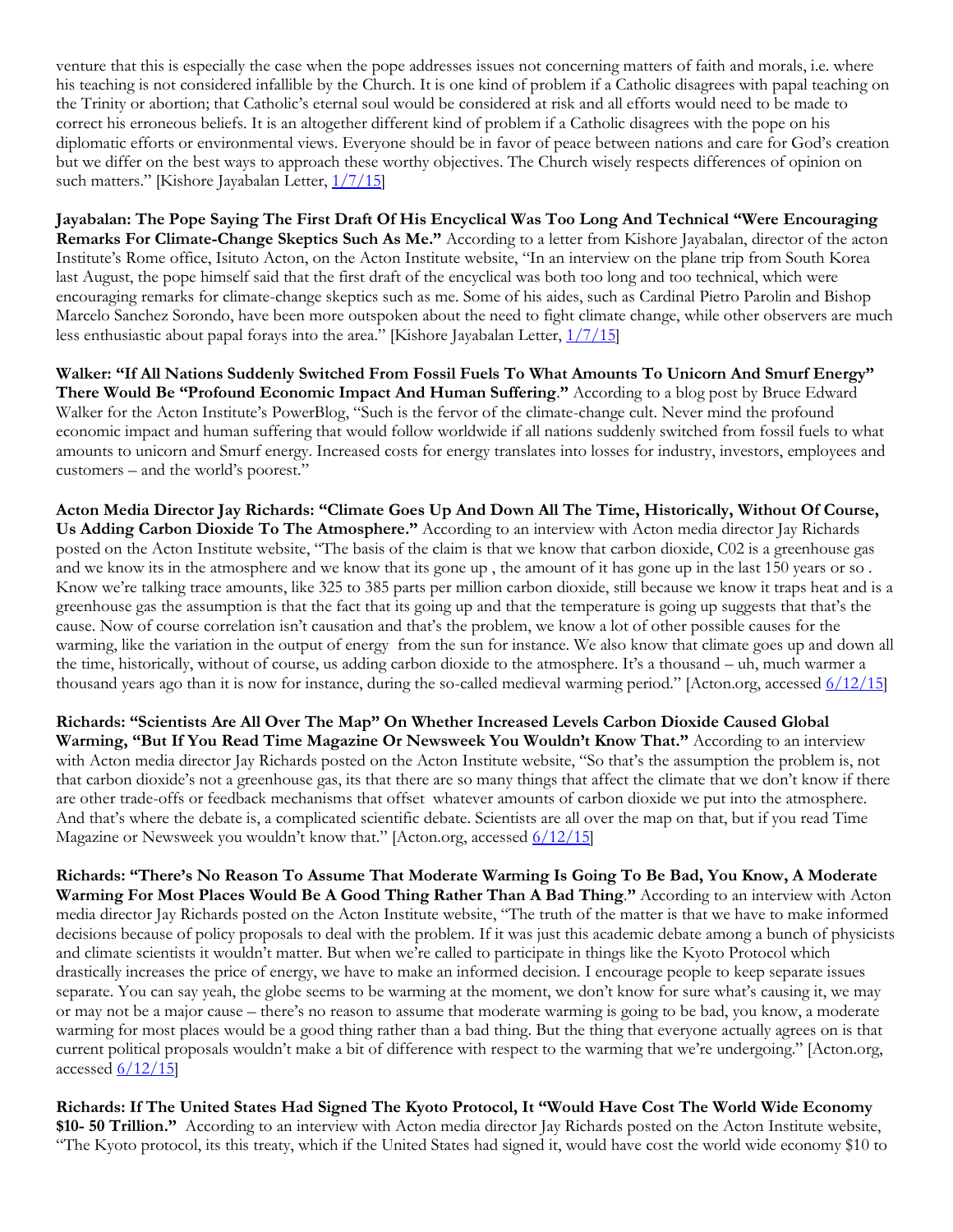50 trillion in the next 45 years or so. So it was massively expensive, and this is actually where I think the rubber meets the road. The question isn't whether we should be good stewards of the environment, the answer to that question is absolutely, and I think that's the correct underpinning of Earth Day. On the other hand if every proposal seems to basically be empowering the federal government to conscript more of its power and centralize it in Washington, DC rather than in the hands of citizens, think people ought to look at it skeptically. Because frankly I think that's what a lot of this is about. Its about increasing political power in bodies like the federal government or the UN." [Acton.org, accessed [6/12/15\]](http://www.acton.org/media/audio/earth-day-review-global-warming)

**Richards: There Was "A Concerted Effort" By "Catastrophists – The People Who Think We're Causing Global Warming And It's A Catastrophe - To Bring More And More Religious People On Board."** According to an interview with Acton media director Jay Richards posted on the Acton Institute website, "I've followed that very specifically, and there's a concerted effort on the part of those that I would call the catastrophists – the people who think we're causing global warming and it's a catastrophe - to bring more and more religious people on board, especially evangelicals , precisely because they're perceived to be more on the right side of the political spectrum." [Acton.org, accessed  $6/12/15$ ]

**Richards: "Global Warming Hysteria Has Become Very Fashionable. It's The Prestigious Position To Hold," While My Position "Is Not Especially Popular."** According to an interview with Acton media director Jay Richards posted on the Acton Institute website, "I think there are two things going on, one serious Christians believe that we should be stewards of the environment , god created us in his image to watch over and to keep this world. So that's a solid theological conviction you can appeal to. But the other thing is that the global warming hysteria has become very fashionable. It's the prestigious position to hold. My position, you know, is not especially popular. So you've got all these social pressures plus a kind of theological rational, not surprising you get people like Pat Robertson on the other side." [Acton.org, accessed [6/12/15\]](http://www.acton.org/media/audio/earth-day-review-global-warming)

**Richards: Saying You Don't Think Global Warming Is "All Bad… I Mean I Really Prefer Warmth To The Cold" At A Cocktail Party Is The "Best Way To Sort Of Get Ostracized."** According to an interview with Acton media director Jay Richards posted on the Acton Institute website, "Absolutely, yeah, just try it, just say yea there's evidence of global warming but I don't think its all bad, I mean I really prefer warmth to the cold. That's the best way to sort of get ostracized at the cocktail party. And frankly that's what I think is relevant, you get strong social pressure to conform to an issue like this. There's always some intellectual orthodoxy, there's always some environmental hysteria at any time. In the 70s it was DDT and other things. Right now its global warming and the social pressure is all in one direction. And that's why I just wish people would slow down and use their critical faculties." [Acton.org, accessed [6/12/15\]](http://www.acton.org/media/audio/earth-day-review-global-warming)

**Richards: Global Warming Is The Current "Environmental Hysteria," Just Like DDT Was In The 70s.** According to an interview with Acton media director Jay Richards posted on the Acton Institute website, "Absolutely, yeah, just try it, just say yea there's evidence of global warming but I don't think its all bad, I mean I really prefer warmth to the cold. That's the best way to sort of get ostracized at the cocktail party. And frankly that's what I think is relevant, you get strong social pressure to conform to an issue like this. There's always some intellectual orthodoxy, there's always some environmental hysteria at any time. In the 70s it was DDT and other things. Right now its global warming and the social pressure is all in one direction. And that's why I just wish people would slow down and use their critical faculties." [Acton.org, accessed [6/12/15\]](http://www.acton.org/media/audio/earth-day-review-global-warming)

## **The Acton Institute Received \$3,894,959 From Koch Groups**

**The Acton Institute Has Received \$329,100 from DonorsTrust.** According to DonorsTrust tax documents, DonorsTrust gave the Acton Institute a total of \$329,100 from 2004 to 2012. [DonorsTrust Forms 990 via Conservative Transparency, accessed  $6/17/15$ ]

**The Acton Institute Has Received \$386,250 from the Charles G. Koch Foundation.** According to Charles G. Koch Foundation tax documents, the Charles G. Koch Foundation gave the Acton Institute a total of \$386,250 from 1991 to 2012. [Charles G. Koch Foundation Forms 990 via Conservative Transparency, accessed [6/17/15\]](http://conservativetransparency.org/org/charles-g-koch-charitable-foundation/?og_tot=1237&order_by=&adv=Acton+institute&min=&max=&yr=&yr1=&yr2=&submit=#grants)

**The Acton Institute Received \$75,000 from the Fred C. and Mary R. Koch Foundation in 2007** According to Fred C. and Mary R. Koch Foundation tax documents, the Fred C. and Mary R. Koch Foundation gave the Acton Institute \$75,000 in 2007. [Fred C. And Mary R. Koch Foundation Forms 990 via Conservative Transparency, accesse[d 6/17/15\]](http://conservativetransparency.org/org/fred-c-and-mary-r-koch-foundation/?og_tot=318&order_by=&adv=acton+institute&min=&max=&yr=&yr1=&yr2=&submit=#grants)

**The Acton Institute Has Received \$115,000 from the Claude R. Lambe Foundation**. According to Claude R. Lambe Foundation tax documents, the Claude R. Lambe Foundation gave the Acton Institute a total of \$115,000 from 1992 to 2001. [Claude R. Lambe Foundation Forms 990 via Conservative Transparency, accessed [6/17/15\]](http://conservativetransparency.org/org/claude-r-lambe-charitable-foundation/?og_tot=542&order_by=&adv=Acton+Institute&min=&max=&yr=&yr1=&yr2=&submit=#grants)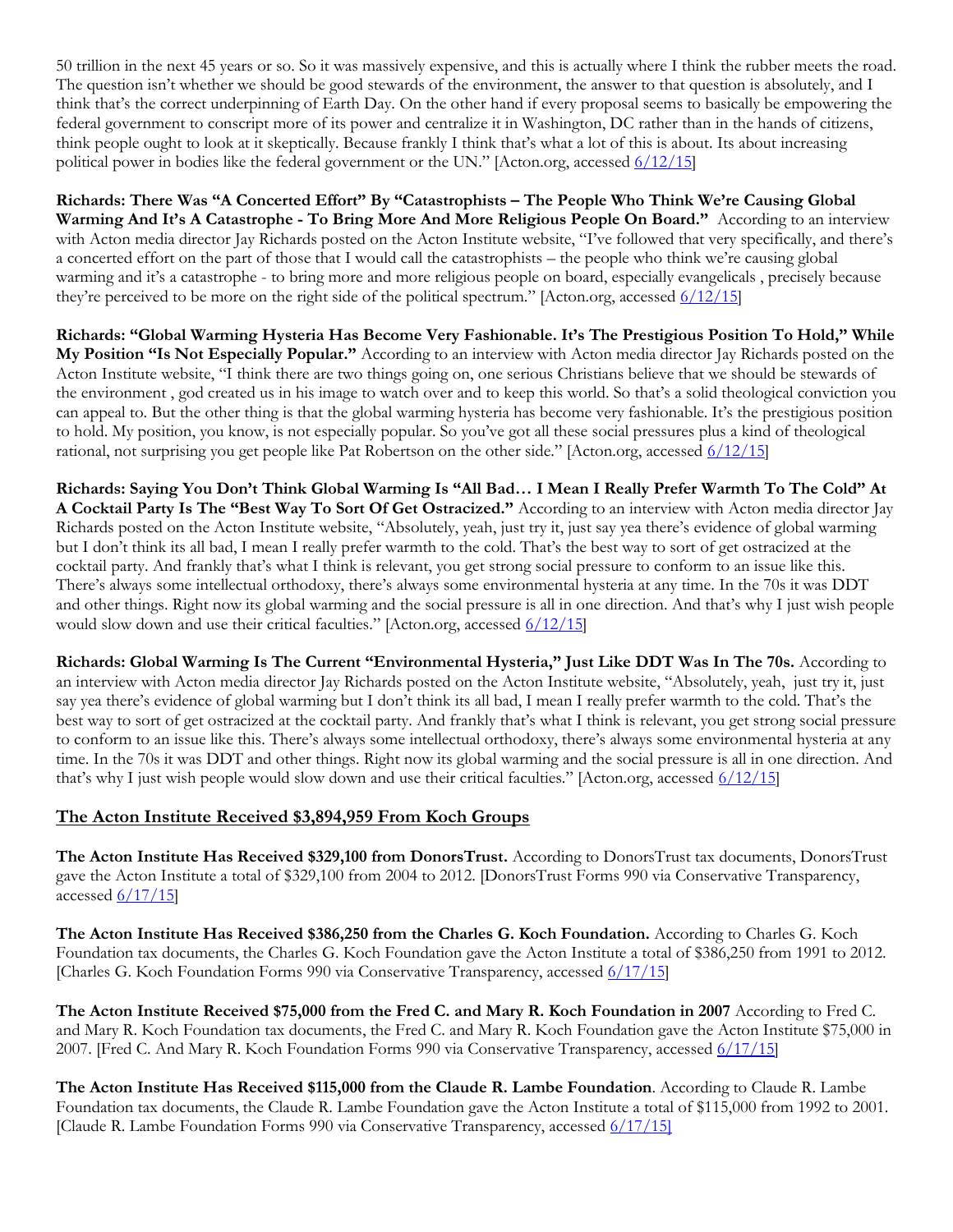**The Acton Institute Has Received \$2,989,609 from Donors Capital Fund.** According to Donors Capital Fund tax documents, the Charles G. Koch Foundation gave the Acton Institute a total of \$115,000 from 2007 to 2012. [Donors Capital Fund Forms 990 via Conservative Transparency, accessed  $6/17/15$ ]

## **COMPETETIVE ENTERPRISE INSTITUTE**

**Competitive Enterprise Institute's Myron Ebell On The Pope's Upcoming Encyclical On Climate Change: "I think He's Very Ill-Informed" And "Ill-Judged**." According to an interview of the Competitive Enterprise Institute's Myron Ebell by Guardian correspondent Suzanne Goldenberg on the Pope's upcoming encyclical on climate change "I think he's very ill-informed and he's ill-judged to be doing this." [Guardian, [6/12/15\]](http://www.theguardian.com/environment/video/2015/jun/12/us-climate-change-deniers-pope-environment-encyclical-video)

**Ebell: "The So-Called Global Warming Consensus Was Not Based On Science, But Was A Political Consensus."**  According to an interview of Myron Ebell of the Competive Enterprise Institute on PBS Frontline, "MYRON EBELL, Competitive Enterprise Institute: 'Yes. And we did it because we believed that the consensus was phony. We believed that the so-called global warming consensus was not based on science, but was a political consensus, which included a number of scientists." [PBS Frontline,  $\frac{10/23/12}{2}$ ]

**CEI's Space Technology And Policy Analyst, Rand Simberg, Compared Climate Scientist Michael Mann To A Child Molester Because He "Molested And Tortured Data."** According to a post on Union of Concerned Scientist's blog the Equation, "Competitive Enterprise Institute's space technology and policy analyst, Rand Simberg, recently wrote a blog post in which he compared Penn State climate scientist Michael Mann to former university football coach and convicted child molester Jerry Sandusky. CEI published the post on its own blog, and the National Review decided it was appropriate to pass along. Michael Mann has rightly demanded that the National Review retract the blog post and issue a public apology. The most offensive section of the CEI post, which has since been scrubbed: 'Mann could be said to be the Jerry Sandusky of climate science, except that instead of molesting children, he has molested and tortured data in the service of politicized science." [The Equation Blog – Union of Concerned Scientists,  $\frac{7}{23/12}$ ]

**CEI Released Two Ads In May 2006 To "Counter Global Warming Alarmism," Claiming That Climate Scientists "Are Trying To Scare Us."** According to FactCheck.org, "The business-backed Competitive Enterprise Institute (CEI) released two ads last week to 'counter global warming alarmism.' One of the ads says research shows 'The Antarctic ice sheet is getting thicker, not thinner. . . Why are they trying to scare us?' Actually, scientists say increased snowfall in Antarctica's interior is evidence that global warming is taking place. Scientists also say that the ice sheet is melting at the ocean's edge and a recent report says it is shrinking overall." [Factcheck.org,  $\frac{5/26/06}{1}$ ]

**A University Of Missouri Professor Said CEI Misused A Study He Had Conducted And That The Ads Were "A Deliberate Effort To Confuse And Mislead The Public About The Global Warming Debate."** According to FactCheck.org, **"**The ads drew a protest from a University of Missouri professor who says they are 'a deliberate effort to confuse and mislead the public about the global warming debate.' He said one of them misuses a study he published in Science magazine last year on the Antarctic ice sheet. An editor of Science also said the ads misrepresent the findings of that study as well as a second study on Greenland's glaciers." [Factcheck.org, [5/26/06\]](http://factcheck.bootnetworks.com/article395.html)

**One Of The CEI Ads Called Carbon Dioxide "Essential To Life," And Failed "To Mention That Too Much CO2 Can Cause Global Temperatures To Rise."** According to FactCheck.org, "The second CEI ad notes that carbon dioxide (CO2) is 'essential to life,' and says, 'they call it pollution. We call it life.' That ad fails to mention that too much CO2 can cause global temperatures to rise or that there is more of it in the atmosphere than any time during the last 420,000 years." [Factcheck.org,  $\frac{5}{26/06}$ ]

## **The Competitive Enterprise Institute Received \$1,543,395 From Koch Groups**

**Competitive Enterprise Institute Has Received \$315,000 from the David H. Koch Charitable Foundation.** According to David H. Koch Charitable Foundation tax documents, the David H. Koch Charitable Foundation gave the Competitive Enterprise Institute a total of \$315,000 from 1986 to 2000. [David H. Koch Charitable Foundation Forms 990 via Conservative Transparency, accessed [6/17/15\]](http://conservativetransparency.org/org/david-h-koch-charitable-foundation/?og_tot=447&order_by=&adv=Competitive+Enterprise+Institute&min=&max=&yr=&yr1=&yr2=&submit=#grants)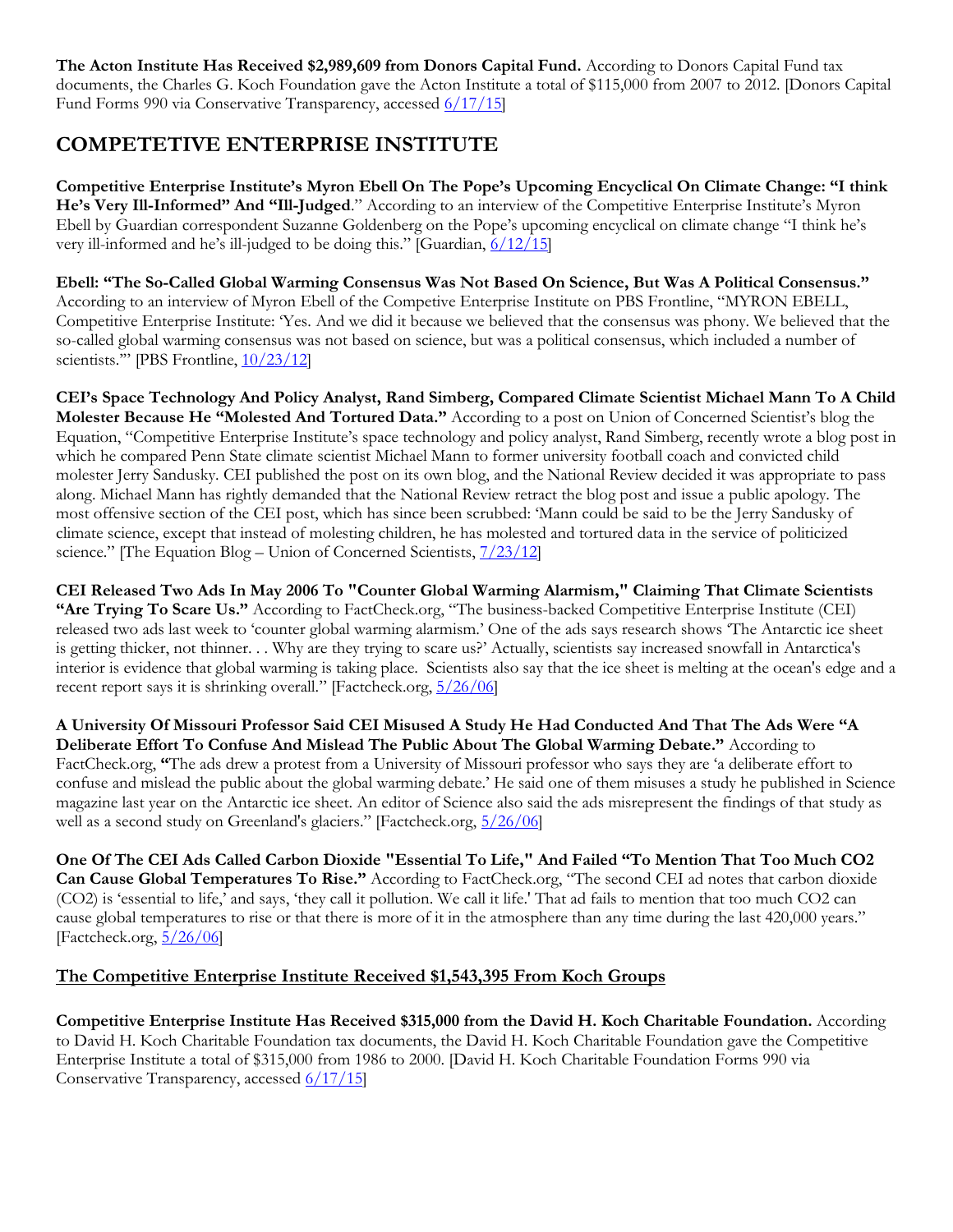**Competitive Enterprise Institute Has Received \$55,779 from the Charles G. Koch Foundation.** According to Charles G. Koch Foundation tax documents, the Charles G. Koch Foundation gave the Competitive Enterprise Institute a total of \$55,779 from 1988 to 2012. [Charles G. Koch Foundation Forms 990 via Conservative Transparency, accessed  $6/17/15$ ]

**Competitive Enterprise Institute Has Received \$364,820 from the Claude R. Lambe Foundation**. According to Claude R. Lambe Foundation tax documents, the Claude R. Lambe Foundation gave the Competitive Enterprise Institute a total of \$364,820 from 1992 to 2011. [Claude R. Lambe Foundation Forms 990 via Conservative Transparency, accessed  $6/17/15$ ]

**Competitive Enterprise Institute Has Received \$100,517 from DonorsTrust.** According to DonorsTrust tax documents, DonorsTrust gave the Competitive Enterprise Institute a total of \$100,517 from 2002 to 2012. [Conservative Transparency, accessed  $6/17/15$ ]

**Competitive Enterprise Institute Has Received \$707,279 from Donors Capital Fund.** According to Donors Capital Fund tax documents, Donors Capital Foundation gave the Competitive Enterprise Institute a total of \$707,279 from 2007 to 2012. [Donors Capital Fund Forms 990 via Conservative Transparency, accessed [6/17/15\]](http://conservativetransparency.org/org/donors-capital-fund/?og_tot=1869&order_by=&adv=Competitive+Enterprise+Institute&min=&max=&yr=&yr1=&yr2=&submit=#grants)

# **THE CATO INSTITUTE**

**Cato Institute Center For The Study Of Science Director Paul Knappenberger: The Pope's Climate Change Encyclical "Lays Too Much Blame On The West."** According to Nature.com, "The notion that rich nations have a special duty to fight climate change does not sit well with Paul Knappenberger, who directs the Center for the Study of Science at the Cato Institute, a free-market think tank in Washington DC. He says that the encyclical lays too much blame on the West, arguing that access to technology, fertilizer and appropriate crop varieties has a bigger influence on food production in poor countries than climate change does. 'There are plenty of more effective things you can do to help the world besides trying to change the climate,' Knappenberger says." [Nature.com, [6/16/15\]](http://www.nature.com/news/pope-francis-pushes-for-action-to-limit-climate-change-1.17760)

 **Knappenberger: "There Are Plenty Of More Effective Things You Can Do To Help The World Besides Trying To Change The Climate."** According to Nature.com, "He [Paul Knappenberger] says that the encyclical lays too much blame on the West, arguing that access to technology, fertilizer and appropriate crop varieties has a bigger influence on food production in poor countries than climate change does. 'There are plenty of more effective things you can do to help the world besides trying to change the climate,' Knappenberger says." [Nature.com, [6/16/15\]](http://www.nature.com/news/pope-francis-pushes-for-action-to-limit-climate-change-1.17760)

## **The Cato Institute Was Founded And Extensively Funded By The Koch Brothers**

**New York Times: "Charles Koch Helped Found Cato In 1977, And His Family Has Donated More Than \$30 Million To It Over The Years."** According to the New York Times, "Charles Koch helped found Cato in 1977, and his family has donated more than \$30 million to it over the years. But he and Mr. [Ed] Crane had a bitter falling-out over management and philosophical differences, and the Kochs had been angling for Mr. Crane's removal for years." [New York Times,  $6/25/12$ ]

**The Koch Brothers "Held Two Of The Four Founding 'Shareholder' Seats On Cato's Board."** According to the New York Times, "In March, the Kochs, who held two of the four founding 'shareholder' seats on Cato's board, brought their lawsuits to gain control of the seat of another shareholder who died." [New York Times, [6/25/12\]](http://thecaucus.blogs.nytimes.com/2012/06/25/cato-institute-and-koch-brothers-reach-agreement/)

**Former Cato President Ed Crane Had Resisted The Kochs' Active Involvement In Cato: "It Can't Be A Wholly Owned Subsidiary Of Koch Industries."** According to Bloomberg, "Think-tank job maneuverings are not typically a cause for much media attention or existential dread. The 2012 fight to run Cato was an exception. David and Charles Koch had taken a hands-off approach to Cato in the decade previous. When William Niskanen, one of four shareholders, passed away, the Kochs surprised libertarians by suing for his shares to be handed back to the board. Ed Crane, who'd run Cato since the beginning, blew up at the news. 'I want to save Cato,' he said at the time. 'I'll step down if it ends this thing. It can't be a wholly owned subsidiary of Koch Industries. Who the hell is going to take a think tank seriously that's controlled by billionaire oil guys? It's just nuts!'" [Bloomberg, [3/30/15\]](http://www.bloomberg.com/politics/articles/2015-03-30/the-cato-institute-switches-out-captains)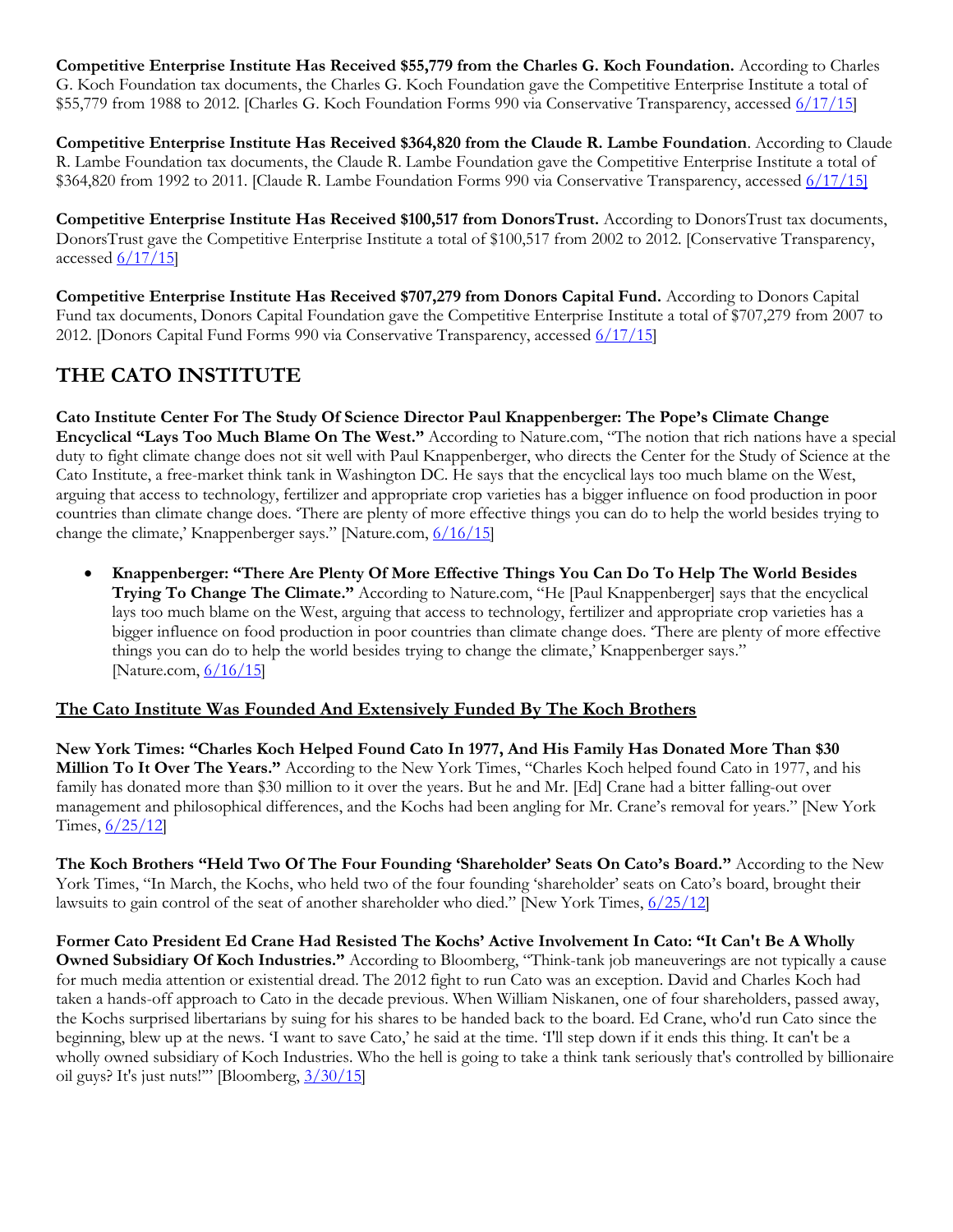# **Members Of The Koch Network Have Claimed The Kochs' Work Was Inspired By Catholicism…**

**John And Carol Saeman, Financial Contributors To Freedom Partners: Pope Francis's Call For The Rich To Help The Poor Inspired Us To Support "The Nonprofit Community Associated With Charles And David Koch."**  According to an opinion by financial contributors to Freedom Partners Chamber of Commerce, John Seamen -president of Medallion Enterprises- and Carol Saeman for the Washington Post, "When we met Pope Francis, it was immediately evident that he exemplifies Christian charity. We have been particularly moved by his statement , 'The Pope has the duty, in Christ's name, to remind the rich to help the poor, to respect them, to promote them.' These words, which may come to define Francis's papacy, remind all Catholics that what Pope Saint John Paul II called the 'preferential option for the poor' is at the heart of Christian teaching […]But Pope Francis's words have also led us to support a group outside the church: the nonprofit community associated with Charles and David Koch, including Freedom Partners Chamber of Commerce." [John and Carol Saeman – Washington Post,  $\frac{11}{28}/14$ ]

**Saemans: We Have Seen The Kochs "Demonstrate A Deep Concern For The Least Fortunate."** According to an opinion by financial contributors to Freedom Partners Chamber of Commerce, John Seamen -president of Medallion Enterprises- and Carol Saeman for the Washington Post, "In 25 years of knowing Charles and his wife, Liz, and in more recent interactions with David and his wife, Julia, we have seen them demonstrate a deep concern for the least fortunate." [John and Carol Saeman – Washington Post[, 11/28/14\]](http://www.washingtonpost.com/opinions/pope-francis-the-kochs-and-how-the-wealthy-can-help-the-poor/2014/11/28/958fbac2-770a-11e4-a755-e32227229e7b_story.html)

**Saemans: The Koch Nonprofits "Bear The Common Mission Of Advancing Free Enterprise" Which Reflects The "Conviction That Limited Government Is Most Conducive To Lifting People Out Of Poverty."** According to an opinion by financial contributors to Freedom Partners Chamber of Commerce, John Seamen -president of Medallion Enterprises- and Carol Saeman for the Washington Post, "The nonprofits associated with the Kochs, which bear the common mission of advancing free enterprise and free societies, reflect our shared conviction that limited government is most conducive to lifting people out of poverty. The two of us, along with hundreds of other philanthropists and businesspeople, support their efforts." [John and Carol Saeman – Washington Post,  $11/28/14$ ]

**Saemans: The Kochs "Are Fighting To Replace This Broken System With A Limited, Responsible Government. They Oppose The Cronyism And Corporate Welfare That Prop Up The Rich At The Expense Of The Poor."**  According to an opinion by financial contributors to Freedom Partners Chamber of Commerce, John Seamen -president of Medallion Enterprises- and Carol Saeman for the Washington Post, "We support the Kochs' efforts because they are fighting to replace this broken system with a limited, responsible government. They oppose the cronyism and corporate welfare that prop up the rich at the expense of the poor. They encourage personal responsibility, ethical business practices and community engagement. Indeed, given what we have seen, we believe the Kochs are doing more to help the poor than the 'social justice' campaigners who so often attack them." [John and Carol Saeman – Washington Post,  $\frac{11}{28}/14$ ]

**Tim Busch: Capitalism Fits With Catholicism "Better Than Any Other Economic System" In Part Because "It Is Also The Single Most Effective Means Of Alleviating Poverty."** According to an opinion by Tim Busch for the Wall Street Journal, "The encyclical, along with the resulting body of literature from successive popes, lays out the qualities that must be present in a just economic system. Among other things, the list includes the protection of private property and human freedom, a concern for the common good, and, most important, a deep respect for human dignity and a 'preferential option' for the poor. Capitalism meets these criteria better than any other economic system. It is also the single most effective means of alleviating poverty. In the past 20 years alone, it has lifted more than a billion people out of extreme poverty, according to the Economist. It is also single-handedly responsible for creating a global two-billion-person middle class over the past 300 years." [Tim Busch – Wall Street Journal,  $1/22/15$ ]

**Busch: "Cronyism And Corruption" And "Corporate Welfare" Are "Rampant" And "Perversions Of A Free-Market Economy That Do Not Fit Catholic Teaching."** According to an opinion by Tim Busch for the Wall Street Journal, "But free markets only work within a moral culture. When business is unmoored from a concern for the common good, capitalism can slide into cronyism and corruption—exactly what Pope Francis has critiqued in recent months. It is such perversions of a free-market economy that do not fit Catholic teaching. These issues should be addressed in part through the education of future business leaders. Cronyism and corporate welfare are rampant across the world. Even in the U.S., they are increasingly evident in the interaction between business and politics. Business leaders now regularly and proudly collude with politicians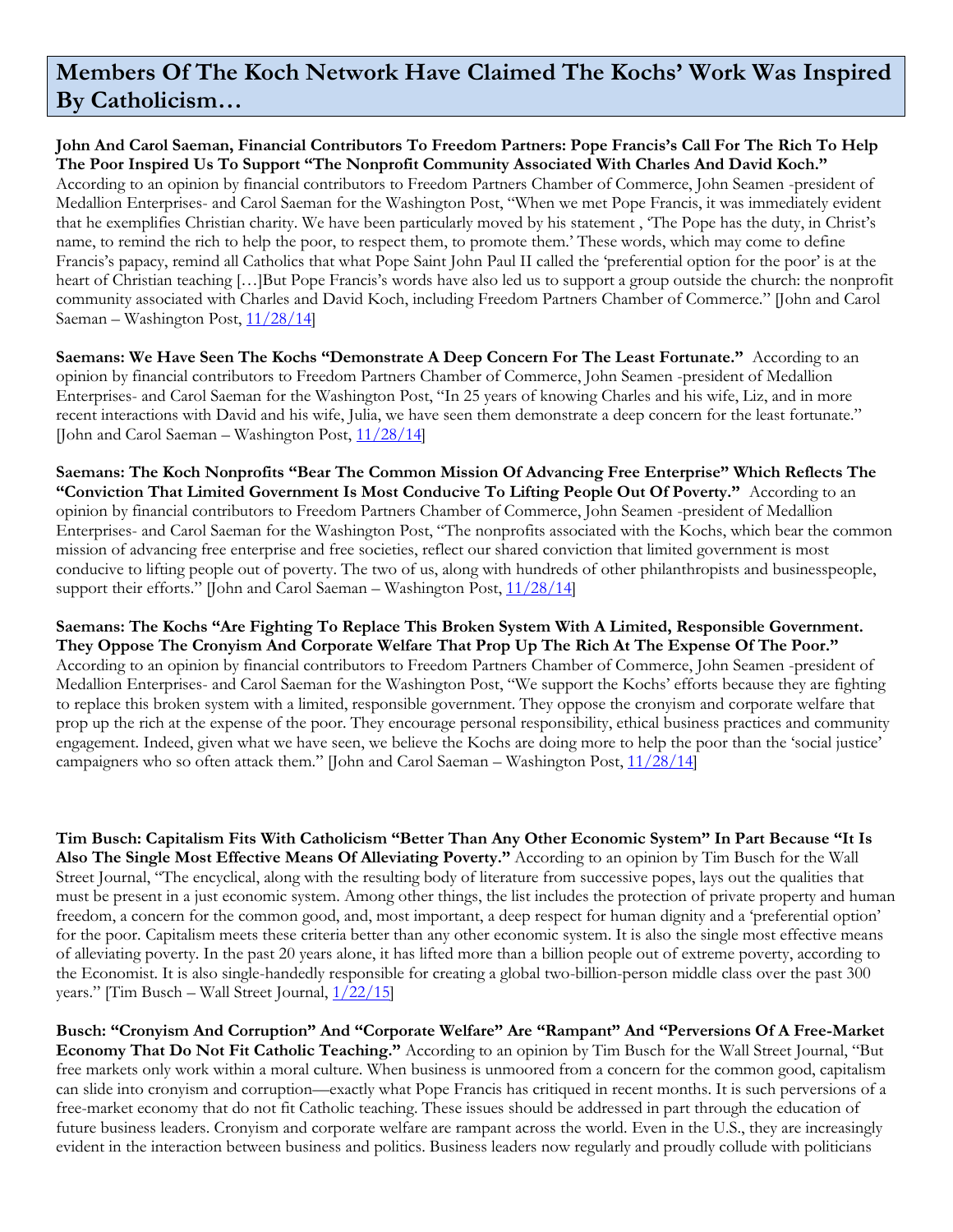and bureaucrats, boosting their companies' bottom lines at the expense of economic growth. There are subsidies that benefit the rich at the expense of the poor, handouts, mandates, favorable regulations and so on." [Tim Busch – Wall Street Journal, [1/22/15\]](http://www.wsj.com/articles/tim-busch-teaching-capitalism-to-catholics-1421970676)

# **…But Some Prominent Catholics Do Not Believe The Kochs' Political Agenda Is Consistent With Church Teachings On Social Justice**

**Mother Jones' Kevin Drum: "A Sizeable Majority Of US Catholics… Share The Pope's Belief That The Climate Change Is A Serious Threat. Heartland" Is "Trying To Shift Their Views By Portraying Climate Activists As Hostile To Catholic Values."** According to an opinion by columnist Kevin Drum for Mother Jones, "As my colleague James West reported, a sizeable majority of US Catholics actually share the pope's belief the climate change is a serious threat. Heartland seems to be trying to shift their views on the issue by portraying climate activists as hostile to Catholic values." [Kevin Drum – Mother Jones,  $\frac{4}{27}{15}$ 

## **"THE POPE'S CLOSEST ADVISER" CRITICIZED CLIMATE SKEPTICS "BLAMING CAPITALIST MOTIVATIONS"**

**Politico: "The Pope's Closest Adviser," Cardinal Oscar Rodríguez Maradiaga "Slammed Climate-Change Skeptics, Blaming Capitalist Motivations" From "Movements" In The US For Fighting The Pope's Climate Advocacy.**  According to Politico, "The pope's closest adviser on Tuesday slammed climate-change skeptics, blaming capitalist motivations from 'movements in the United States' for opposing the Catholic Church leader's upcoming environmental letter. The ideology surrounding environmental issues is too tied to a capitalism that doesn't want to stop ruining the environment because they don't want to give up their profits,' said Cardinal Oscar Rodríguez Maradiaga at a news conference in Rome marking the start of Caritas Internationalis, an annual meeting of Catholic charitable groups, according to The Boston Globe" [Politico,  $\frac{5}{12}{15}$ ]

**Cardinal Oscar Maradiaga: "The Ideology Surrounding Environmental Issues Is Too Tied To A Capitalism That Doesn't Want To Stop Ruining The Environment Because They Don't Want To Give Up Their Profits."** According to Politico, "'The ideology surrounding environmental issues is too tied to a capitalism that doesn't want to stop ruining the environment because they don't want to give up their profits,' said Cardinal Oscar Rodríguez Maradiaga at a news conference in Rome marking the start of Caritas Internationalis, an annual meeting of Catholic charitable groups, according to The Boston Globe." [Politico,  $\frac{5}{12/15}$ ]

## **RNS: "MANY CATHOLICS – INCLUDING POPE FRANCIS – SAY THE KIND OF UNREGULATED CAPITALISM" PROMOTED BY THE KOCHS IS "COUNTER TO CHURCH TEACHING"**

**Religion News Service: "Many Catholics – Including Pope Francis – Say The Kind of Unregulated Capitalism That The Kochs Promote Runs Counter To Church Teaching."** According to the Religion News Service, "Billionaire brothers Charles and David Koch recently made headlines by pledging nearly \$900 million to help elect candidates who support their libertarian strain of economic conservatism, but the industrialists are also nearly doubling their investment in the business school of Catholic University of America, which is overseen by the U.S. bishops. That's despite the fact that many Catholics — including Pope Francis — say the kind of unregulated capitalism that the Kochs promote runs counter to church teaching." [Huffington Post,  $\frac{2}{215}$ ]

**Commonweal's Associate Editor Grant Gallicho: "You Can't Drop A Few Catholic-Friendly Terms… Into A Blender With Ayn Rand's Philosophy And Produce Something That Flows Easily Into The Catholic Tradition."**  According to an opinion by associate editor Grant Gallico at Commonweal, "Busch is right that Catholic doctrine is down on crony capitalism and political collusion that degrades human dignity. But you can't drop a few Catholic-friendly terms--human dignity, subsidiarity, the common good--into a blender with Ayn Rand's philosophy and produce something that flows easily into the Catholic tradition. If that is what students of this Catholic business school are being fed, then they're not getting their money's worth. Although the Kochs may be getting theirs." [Grant Gallico – Commonweal,  $\frac{1}{27}/15$ ]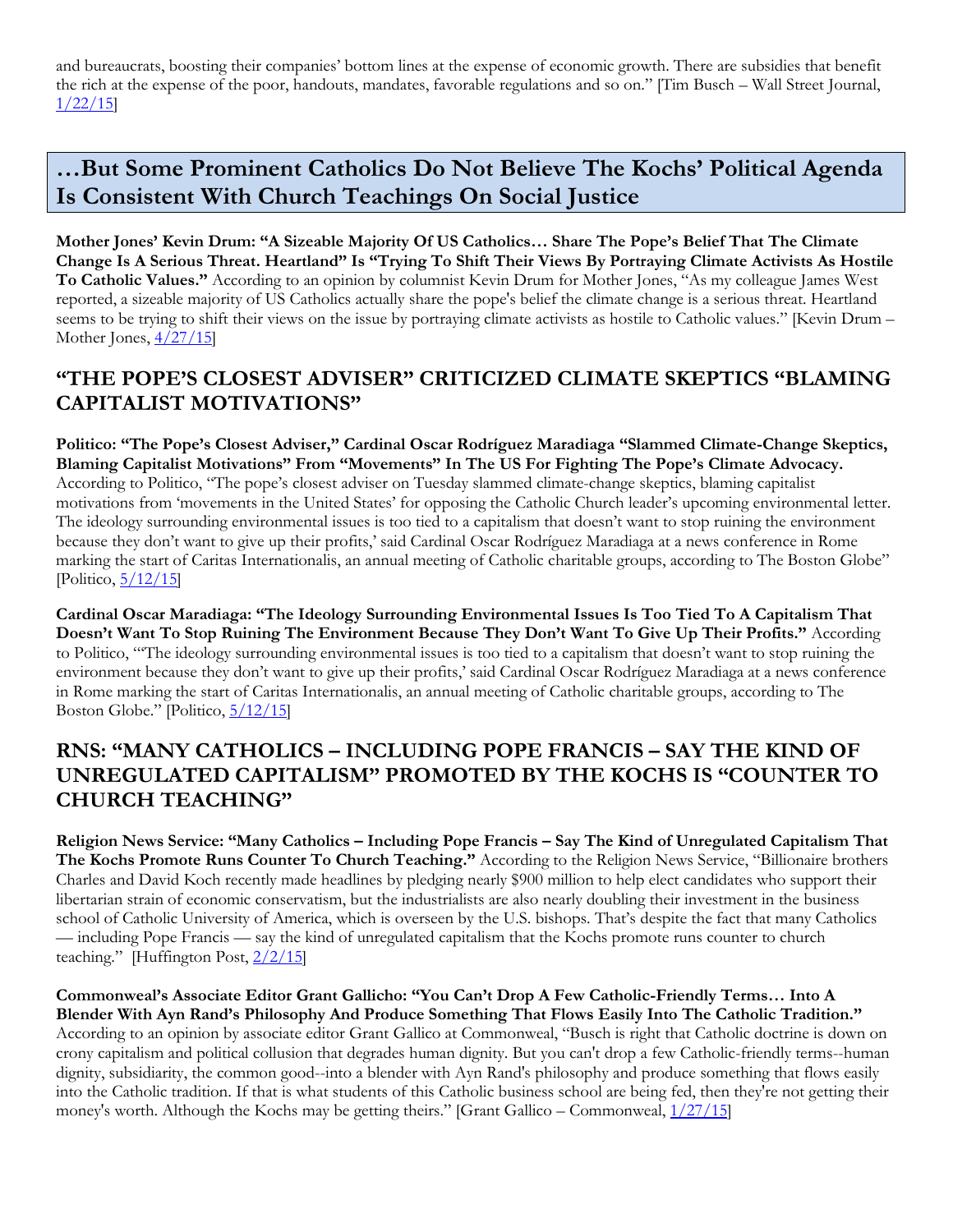# **CATHOLIC SCHOLAR MICHAEL WINTERS: KOCHS' AGENDA IS NOT "THE LEAST BIT CONSISTENT" WITH CHURCH TEACHINGS ON SOCIAL JUSTICE**

**Michael Sean Winters For The National Catholic Reporter: The Koch Brothers' Political Agenda Is Not "The Least Bit Consistent With What The Catholic Church Teaches About Social Justice."** According to an opinion by Michael Sean Winters for the National Catholic Reporter, "In this case, however, two Catholic philanthropists, John and Carol Saeman, do their best to make the case that their charitable donations to the Catholic Church are akin to their donations to 'the nonprofit community associated with Charles and David Koch, including Freedom Partners Chamber of Commerce.' The Saemans' speak of 'our shared conviction that limited government is most conducive to lifting people out of poverty' and they claim that 'Catholic teaching supports our conviction.' In this great, free country of ours, the Saemans are free to think what they want, and to spend their money as they wish. They are not entitled to claim the mantle of Catholic teaching for the conviction that the Koch brothers' political agenda is the least little bit consistent with what the Catholic Church teaches about social justice." [Michael Sean Winters – National Catholic Reporter, [12/2/14\]](http://ncronline.org/blogs/distinctly-catholic/pope-and-koch-brothers)

**Winters: "The Charity To Which We Are Called Is Directly Opposed To The Dominant Capitalist, Consumer Culture The Koch Brothers And Their Friends Champion."** According to an opinion by Michael Sean Winters for the National Catholic Reporter, "Let me stipulate, for the sake of argument, that the Saemans are generous, good-hearted people and that we should all commend them for their charitable donations. They note that when they met the pope, he spoke about the importance of charity. Indeed, as we all know, Pope Benedict XVI introduced the idea of charity as integral to Catholic Social Teaching in his masterful encyclical Caritas in Veritate. But, for both Pope Benedict and Pope Francis, charity has a deeper meaning than writing tax deductible checks at year's end. Charity is not a privatized activity of the rich, but a disposition of the heart and mind that should infuse both individual and societal behavior. Charity does not displace or replace justice in Benedict's or Francis' writings, but actually increases the demands on us all, urging us to not only work for social justice but to insist that the poor and the marginalized deserve more than justice. They deserve our love as well as our work for a more just society. In the writings of both Pope Benedict and Pope Francis, the charity to which we are called is directly opposed to the dominant capitalist, consumer culture the Koch brothers and their friends champion. This could not be more clear in Francis' apostolic exhortation Evangelii Gaudium, released one year ago." [Michael Sean Winters – National Catholic Reporter, [12/2/14\]](http://ncronline.org/blogs/distinctly-catholic/pope-and-koch-brothers)

**Winters: The Saemans' Washington Post Op-Ed "Has An Orwellian Quality To It. The Words Of Pope Francis Are Gutted Of Their Obvious Meaning And Made To Justify A Libertarian Agenda."** According to an opinion by Michael Sean Winters for the National Catholic Reporter, "The whole article by the Saemans has an Orwellian quality to it. The words of Pope Francis are gutted of their obvious meaning and made to justify a libertarian agenda. Words like 'limited government' mean something different to a libertarian than they do to most people. President Obama is not without his faults, but he is hardly a totalitarian. The Koch brothers and the 'nonprofit community' with which they are associated focuses on destroying the Affordable Care Act, they are opposed to environmental regulations, they have led the charge on anti-immigrant laws like Arizona's SB 1070 and on efforts in multiple states to make it harder for poor people and minorities to vote." [Michael Sean Winters – National Catholic Reporter,  $\frac{12}{214}$ 

**Winters: "To Believe That The Teachings Of The Church Can Be Reconciled With The Koch Brothers' Agenda Is Alice In Wonderland-Quality Foolishness."** According to an opinion by Michael Sean Winters for the National Catholic Reporter, "Certainly in Catholic Social Teaching, health care is a right and, following the principle of subsidiarity, if other social actors have repeatedly failed to provide it, the government must step in and do so. We can argue about the method, about this legislative action or that government regulation, but nowhere on the Koch agenda does one see any demonstrable effort to propose a real alternative to the ACA. Certainly, in the social doctrine of Pope Benedict, concern for environmental protection was dynamically embraced and brilliantly rooted in aspects of Christian scholarship that had not previously been used to address that issue. We all know Pope Francis' commitment to immigrants and his repeated, explicit denunciations of a 'culture of exclusion.' If I were looking for a particular example of a 'culture of exclusion,' I would point to the Koch's efforts at making it more difficult to vote. It is repugnant in the extreme. To believe that the teachings of the church can be reconciled with the Koch brothers' agenda is Alice in Wonderland-quality foolishness." [Michael Sean Winters – National Catholic Reporter,  $\frac{12}{214}$ 

**Winters: The Koch Agenda Is "Precisely The 'Poisoned Spring' About Which Pope Pius XI Spoke, The 'Erroneous Autonomy' About Which Pope Paul VI Spoke, And The Hyper-Individualistic, Materialistic Consumer Culture" Pope Francis Denounces.** According to an opinion by Michael Sean Winters for the National Catholic Reporter, "Having said all that, I wish the Saemans well. I hope they will continue to donate large sums of money to the charities of the church. I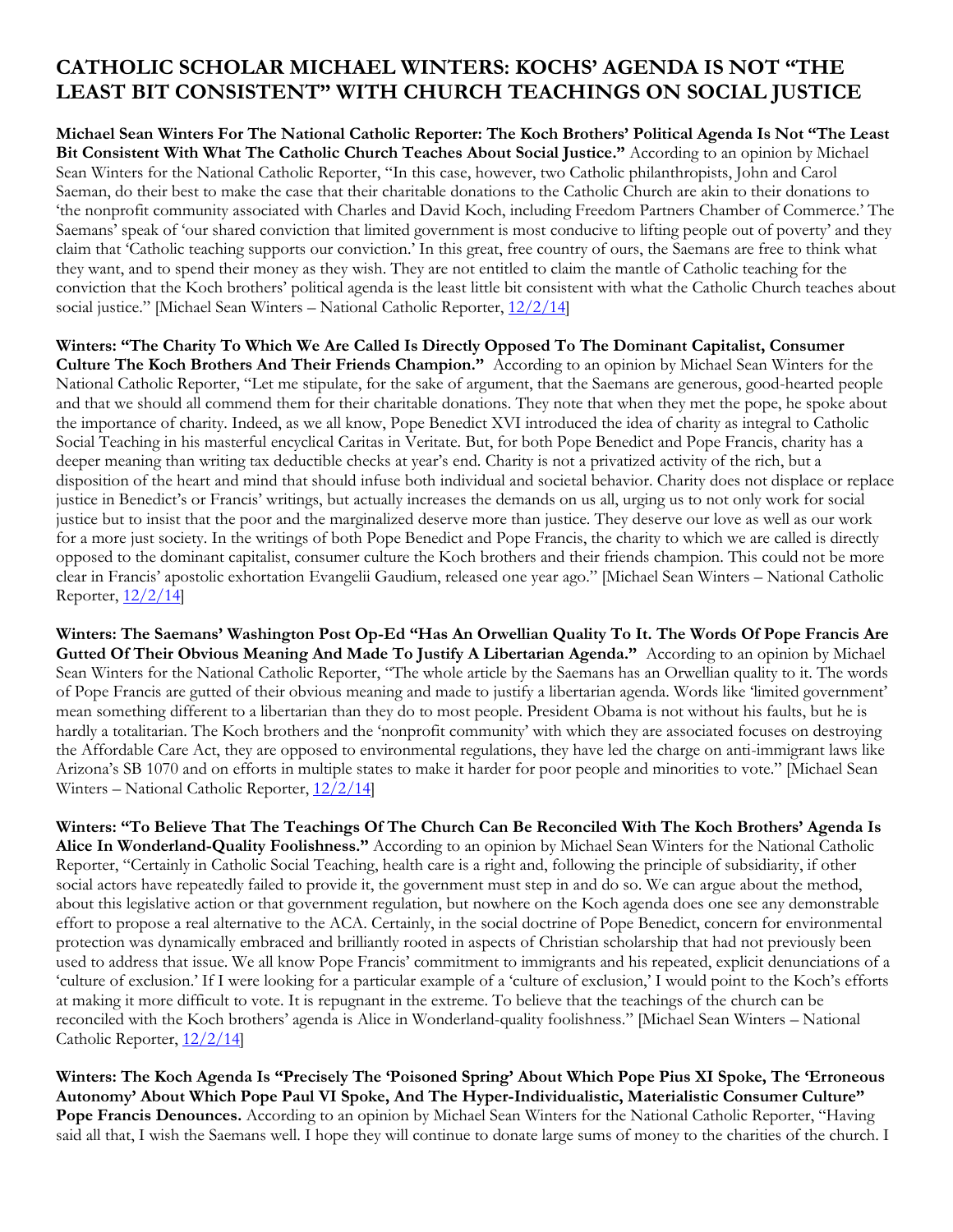hope, too, that they will come to recognize that the libertarian ideology of the Koch brothers is precisely the 'poisoned spring' about which Pope Pius XI spoke, the 'erroneous autonomy' about which Pope Paul VI spoke, and the hyper-individualistic, materialistic consumer culture against which Pope Francis could scarcely be more clear in his denunciations. Hope springeth eternal." [Michael Sean Winters – National Catholic Reporter, [12/2/14\]](http://ncronline.org/blogs/distinctly-catholic/pope-and-koch-brothers)

**Winters: Koch-Funded Efforts To "Disenfranchise Poor People" Are The "Antithesis Of America's Founding Creed And Of The Christian Gospels."** According to an opinion by Michael Sean Winters in the National Catholic Reporter, "Indeed, many of these efforts to disenfranchise poor people are funded by very wealthy, conservative donors such as the Koch Brothers who put up big bucks to elect state legislators who will follow the dictates of well funded groups like the American Legislative Exchange Council. Alas, to paraphrase the Master, the rich we will always have with us. But, shame on all of us, and especially my quiet conservative friends, who do not raise their voices against these bald efforts at voter suppression. No one should condone a culture of exclusion that is the antithesis of America's founding creed and of the Christian gospels." [Michael Sean Winters – National Catholic Reporter, [10/14/14\]](http://ncronline.org/blogs/distinctly-catholic/voter-suppression-culture-exclusion)

**Michael Sean Winters Is An Author And Visiting Fellow At Catholic University's Institute For Policy Research And Catholic Studies.** According to Michael Sean Winters' biography on the National Catholic Reporter website, **"**Michael Sean Winters is the author of Left At the Altar: How Democrats Lost The Catholics And How Catholics Can Save The Democrats (Basic Books, 2008). His biography of the Rev. Jerry Falwell, God's Right Hand: How Jerry Falwell Made God a Republican and Baptized the American Right was published by Harper One in January 2012 to critical acclaim. He is a Visiting Fellow at Catholic University's Institute for Policy Research and Catholic Studies." [NCROnline.org, accessed [6/10/15\]](http://ncronline.org/authors/michael-sean-winters)

## **FAITH IN PUBLIC LIFE: KOCHS' PROMOTE "SELF-SERVING POLICIES" WHICH "RIG THE GAME FOR A PRIVILEGED FEW"**

**Catholic Program Director At Faith In Public Life John Gehring, on The Kochs: "The Self-Serving Policies Promoted By A Vast Network Of Lobbying Groups Funded By Their Largesse Rig The Game For A Privileged Few."** According to an opinion by John Gehring, Catholic program director at Faith In Public Life, for Talking Points Memo, "The authors personally vouch for the fact that the Koch brothers have 'a deep concern for the least fortunate.' Their charitable giving is surely laudable. But even as the industrialists take pride in philanthropy, the self-serving policies promoted by a vast network of lobbying groups funded by their largesse rig the game for a privileged few at the expense of struggling families and the working poor. When a Koch foundation recently gave a \$1 million donation to the business school at The Catholic University of America in Washington, 50 prominent theologians and clergy reminded the university that the Koch's opposition to labor rights, environmental stewardship and Medicaid expansion 'contradict Catholic teaching on a range of moral issues." [John Gehring – Talking Points Memo,  $\frac{12}{214}$ ]

**Gehring: The Kochs' Fight For Deregulation Of Industries "That Make Them Very Wealthy" Contradicts Catholic Teaching, Which States That "Human Dignity" Should Not Be "Sacrificed By A Profit-Driven Utilitarianism."**  According to an opinion by John Gehring, Catholic program director at Faith In Public Life, for Talking Points Memo, "While the Kochs fight for sweeping deregulation of industries that make them very wealthy, Catholic teaching articulated by popes and bishops over the years assert the need for prudent oversight of markets so that human dignity is not sacrificed by a profitdriven utilitarianism. One of the pope's top advisors, Honduran Cardinal Oscar Rodriguez Maradiaga, spoke at a conference in Washington last summer and laid waste to the idea that Catholic teaching is compatible with libertarianism. Society must address the 'structural causes of poverty and injustice,' the cardinal said in a stinging rebuke to those who think the market's invisible hand can set us free." [John Gehring – Talking Points Memo[, 12/2/14\]](http://talkingpointsmemo.com/cafe/koch-brothers-pope-francis)

## **FACULTY AT CATHOLIC UNIVERSITIES HAVE EXPRESSED OPPOSITION TO KOCH FUNDING OF ACADEMIC PROGRAMS AT THEIR SCHOOLS**

## **Creighton University**

**Creighton University Has Established An Economic Center With Funding From The Charles Koch Foundation.**  According to the World-Herald, "Creighton University is now part of a loosely connected but growing network of U.S. universities with economic teaching and research funded, in part, by Charles Koch, the Kansas billionaire and backer of conservative candidates and causes. Critics of the new Institute for Economic Inquiry say it favors a brand of economics that contradicts long-established Catholic social thought, endorsed by Pope Francis and his predecessors. One Omaha priest accuses the Charles Koch Foundation of pushing its ideas 'to the very doorstep of the Vatican.'" [World-Herald, [12/7/14\]](http://www.omaha.com/money/of-two-minds-on-economics-does-teaching-at-creighton-institute/article_e6a8e72e-130c-5c49-a257-a32f55530905.html)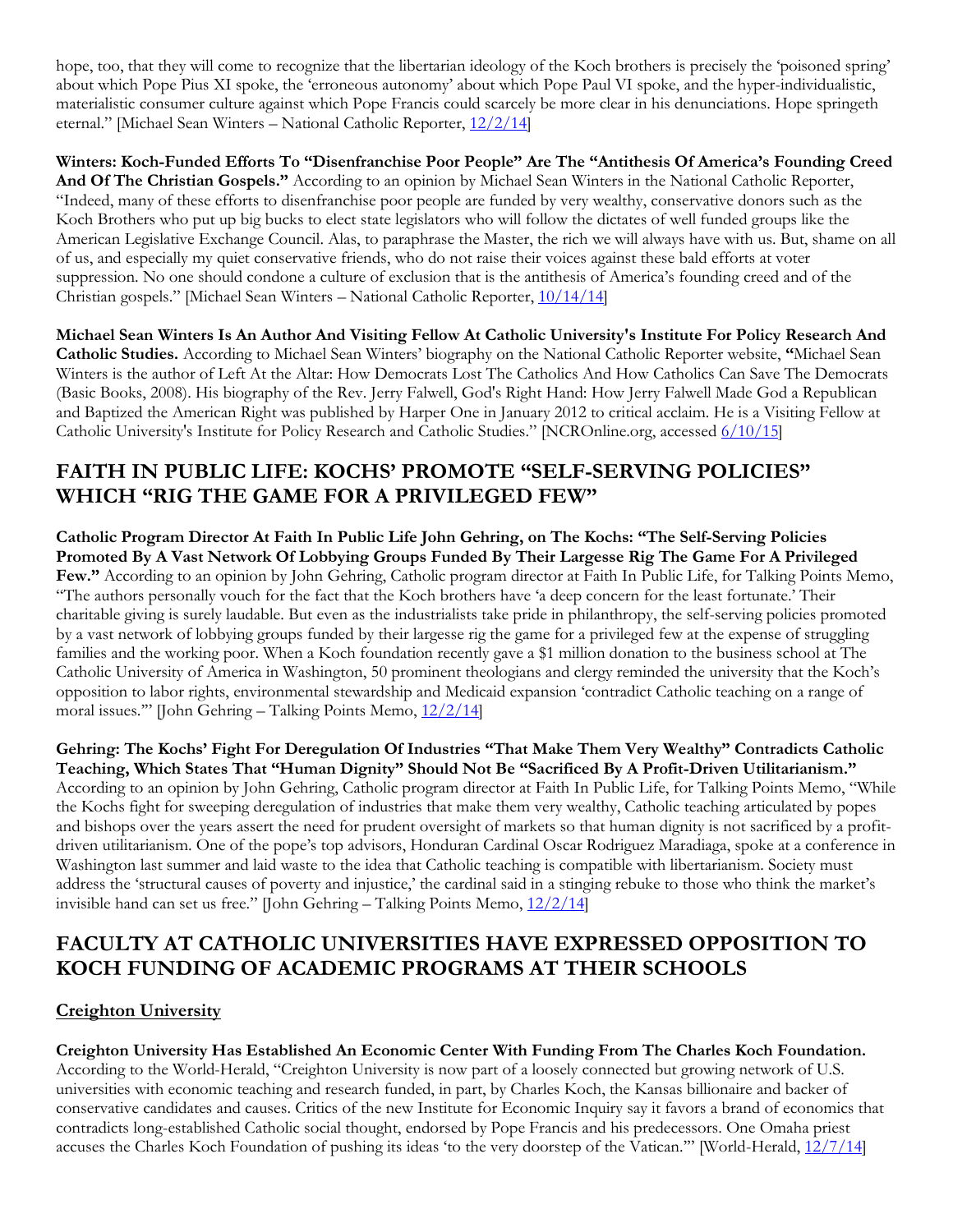**Senior Pastor Rev. Clifford Stevens Reported The Institute To The Vatican, Arguing That It Is Part Of A Campaign By The Kochs To "Unseat Pope Francis As The Moral Voice Of Catholicism."** According to the World-Herald, "In a report sent to the Vatican, the Rev. Clifford Stevens, senior pastor in residence at Boys Town, said the Creighton institute is part of a Koch-supported campaign to 'unseat Pope Francis as the moral voice of Catholicism ... by a band of nominal Catholics whose devotion to free market economics is almost religious.' Instead of viewing economic activity and wealth as a means to advance the common good of society, as Catholicism has taught for generations, the institute comes from a school of economic thought — considered mainstream among U.S. universities — that says people's economic decisions are based on self-interest, although benefits to others may follow." [World-Herald, [12/7/14\]](http://www.omaha.com/money/of-two-minds-on-economics-does-teaching-at-creighton-institute/article_e6a8e72e-130c-5c49-a257-a32f55530905.html)

**Creighton Theologian Thomas Kelly: Free Market Economics Is "'Extreme' In Its Opposition To Catholic Social Thought" And "Is Inconsistent With Who We Are In A Catholic University."** According to the World-Herald, "Creighton theologian Thomas Kelly said he is not opposed to wide-open discussion, but he's not sure institute officials are interested in doing that. 'They're just kind of doing their things.' Proponents of free market economics, he said, characterize traditional Catholic social teaching as 'wishful thinking' because of what they see as an unrealistic belief that people make economic choices with the common good in mind. That economic viewpoint is 'extreme' in its opposition to Catholic social thought, Kelly said. 'It is inconsistent with who we are in a Catholic university. They essentially take starting points and take positions that really disagree with our heritage.'" [World-Herald, [12/7/14\]](http://www.omaha.com/money/of-two-minds-on-economics-does-teaching-at-creighton-institute/article_e6a8e72e-130c-5c49-a257-a32f55530905.html)

**Kelly: "We Would Have Never Accepted Pro-Choice Money, Yet We Accept The Austrian School Of Economics Money. In Terms Of What Kind Of Society Do We Have, It's Certainly Not One Committed To The Common Good."** According to the World-Herald, "In addition, [Theologian Thomas Kelly] said, there was no advance discussion about accepting money from the Koch Foundation. 'It's been disturbing for many of us on the arts and sciences side to sort of see that the money came in without any debate campuswide. We would have never accepted pro-choice money, yet we accept the Austrian school of economics money. In terms of what kind of society do we have, it's certainly not one committed to the common good.'" [World-Herald, [12/7/14\]](http://www.omaha.com/money/of-two-minds-on-economics-does-teaching-at-creighton-institute/article_e6a8e72e-130c-5c49-a257-a32f55530905.html)

**There Was No Open Discussion Or Debate At Creighton Prior To Accepting The Koch Funding.** According to the World-Herald, "In addition, [Theologian Thomas Kelly] said, there was no advance discussion about accepting money from the Koch Foundation. 'It's been disturbing for many of us on the arts and sciences side to sort of see that the money came in without any debate campuswide." [World-Herald,  $12/7/14$ ]

**Creighton's Justice and Peace Studies Program Director Roger Bergman: When Speaker At Koch-Funded Institute Discarded Liberation Theology, "I Could Feel My Blood Pressure Going Up. That's Intellectually Irresponsible.'"**  According to the World-Herald, "The institute's first campuswide event was a Nov. 12 speech by the Rev. Robert Sirico, a parish priest from Michigan who also is director of the Acton Institute for the Study of Religion and Liberty, a think tank funded in part by the Koch Foundation. He wrote a book, 'Defending the Free Market,' that is on the reading list of the institute's student reading group […] [Director of Creighton's Justice and Peace Studies Program Roger] Bergman said when Sirico during his speech implied that the Catholic church is discarding 'liberation theology' — a long-held Catholic idea that the teachings of Jesus call for liberating the poor from unjust economic, political and social conditions — 'I could feel my blood pressure going up. That's intellectually irresponsible.'" [World-Herald, [12/7/14\]](http://www.omaha.com/money/of-two-minds-on-economics-does-teaching-at-creighton-institute/article_e6a8e72e-130c-5c49-a257-a32f55530905.html)

#### **Catholic University of America**

**The Charles Koch Foundation Gave More Than Half Of A \$3 Million Dollar Gift To Catholic University's Business And Economics Program To "Hire Four Faculty Members With An Interest In Integrating Business Practices And Catholic Social Doctrine."** According to the Washington Post, "A \$3 million gift to the Catholic University of America's Business and Economics program will allow the school to hire four faculty members with an interest in integrating business practices and Catholic social doctrine, the school announced Thursday. More than half of the gift came from the Charles Koch Foundation, which has given millions to U.S. colleges, and whose family has been generous to conservative political groups, sometimes stirring debate." [Washington Post, [1/23/15\]](http://www.washingtonpost.com/news/grade-point/wp/2015/01/23/catholic-university-gets-3-million-from-a-koch-foundation-and-others-to-teach-principled-entrepreneurship/)

**Fifty Catholic Educators Protested Catholic University's Acceptance Of A Koch Grant, Saying That It Sends A Message "That A School Created By U.S. Bishops Agrees With The Kochs' 'Anti-Government, Tea Party Ideology.'"** According to the Free Expression Policy Project, "Churchmen have also expressed reservations. In 2013, fifty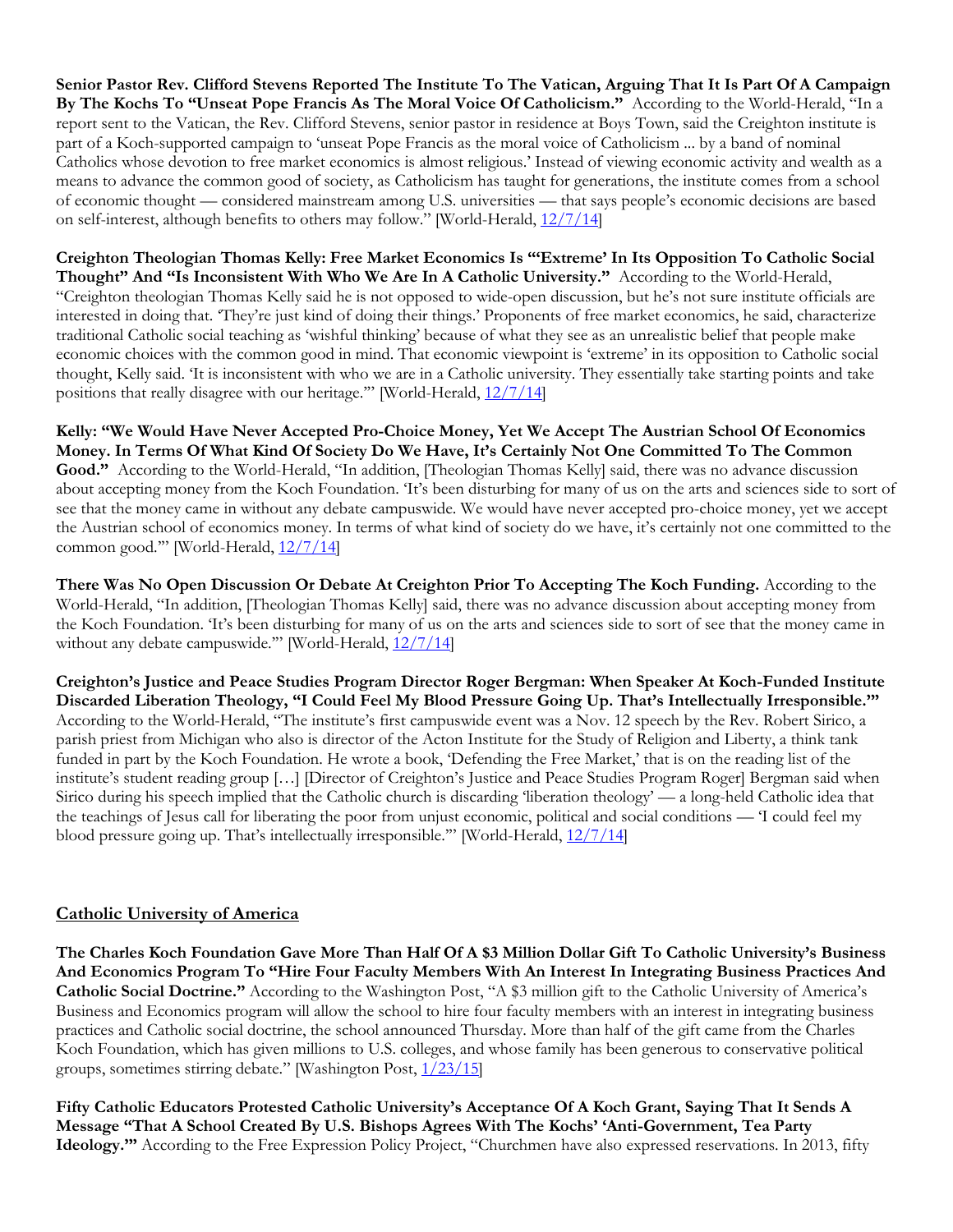Catholic educators signed a letter protesting Catholic University of America's acceptance of a \$1 million grant from Koch, saying that the grant sends 'a confusing message' – 'that a school created by U.S. bishops agrees with the Kochs' 'antigovernment, Tea Party ideology.'" [Free Expression Policy Project, [11/13/14\]](http://www.fepproject.org/news/KochFunding.html)

**RNS: Critics Of The \$1.75 Million Gift From The Kochs To CUA Pointed Out That "Catholic Charities Are Not Allowed To Take Any Money From Any Person Or Group That Supports Abortion Rights Or Gay Rights," Both Of Which "David Koch Supports."** According to the Religion News Service, "The \$1.75 million dollar grant from the Charles Koch Foundation, one of several nonprofits with ties to the industrialist brothers, is part of a \$3 million pledge to CUA announced in January that includes \$500,000 from the Busch Family Foundation and \$250,000 each from three business leaders. […] While [Tim] Busch is a practicing Catholic, the Kochs are not, and in fact David Koch supports gay marriage and abortion rights. Critics of the CUA gift say it is ironic that the school would seek such massive support from a social liberal when Catholic charities are not allowed to take any money from any person or group that supports abortion rights or gay rights." [Huffington Post, [2/2/15\]](http://www.huffingtonpost.com/2015/02/02/koch-brothers-catholic-university_n_6594834.html)

# **The Kochs And The Catholic Church Have Been On Opposing Sides Of Issues Beyond Climate Change**

## **MINIMUM WAGE**

## **Catholic Leaders Have Called For Raising The Minimum Wage**

*The Pope Called For An End To Inequality And "Unfettered Markets"* 

**Pope Francis "Sharply Criticized Growing Economic Inequality And Unfettered Markets."** According to the Washington Post, "Pope Francis on Tuesday sharply criticized growing economic inequality and unfettered markets in a wideranging and decidedly populist teaching that revealed how he plans to reshape the Catholic Church. In his most authoritative writings as pontiff, Francis decried an 'idolatry of money' in secular culture and warned that it would lead to 'a new tyranny.' But he reserved a large part of his critique for what he sees as an excessively top-down Catholic Church hierarchy, calling for more local governance and greater inclusiveness — including 'broader opportunities for a more incisive female presence in the Church."" [Washington Post,  $\frac{11}{26}{13}$ ]

**Pope Francis Strongly Criticized "Trickle-Down" Economics**. According to the Washington Post, "In a paper outlining a philosophy that he says will guide his papacy, Pope Francis decries an 'idolatry of money' and warns it would lead to 'a new tyranny.' On Tuesday, he showed a willingness to use tough language in attacking what he views as the excesses of capitalism. Using a phrase with special resonance in the United States, he strongly criticized an economic theory — often affiliated with conservatives — that discourages taxation and regulation. 'Some people continue to defend trickle-down theories which assume that economic growth, encouraged by a free market, will inevitably succeed in bringing about greater justice and inclusiveness in the world,' Francis wrote in the papal statement. 'This opinion, which has never been confirmed by the facts, expresses a crude and naive trust in the goodness of those wielding economic power and in the sacralized workings of the prevailing economic system.'" [Washington Post, [11/26/13\]](http://www.washingtonpost.com/business/economy/pope-francis-denounces-trickle-down-economic-theories-in-critique-of-inequality/2013/11/26/e17ffe4e-56b6-11e3-8304-caf30787c0a9_story.html)

**Pope Francis: "Trickle-Down Theories Which Assume That Economic Growth, Encouraged By A Free Market, Will Inevitably Succeed In Bringing About Greater Justice And Inclusiveness" Have "Never Been Confirmed By The Facts."** According to the Washington Post, "In a paper outlining a philosophy that he says will guide his papacy, Pope Francis decries an 'idolatry of money' and warns it would lead to 'a new tyranny.' On Tuesday, he showed a willingness to use tough language in attacking what he views as the excesses of capitalism. Using a phrase with special resonance in the United States, he strongly criticized an economic theory — often affiliated with conservatives — that discourages taxation and regulation. 'Some people continue to defend trickle-down theories which assume that economic growth, encouraged by a free market, will inevitably succeed in bringing about greater justice and inclusiveness in the world,' Francis wrote in the papal statement. 'This opinion, which has never been confirmed by the facts, expresses a crude and naive trust in the goodness of those wielding economic power and in the sacralized workings of the prevailing economic system." [Washington Post, [11/26/13\]](http://www.washingtonpost.com/business/economy/pope-francis-denounces-trickle-down-economic-theories-in-critique-of-inequality/2013/11/26/e17ffe4e-56b6-11e3-8304-caf30787c0a9_story.html)

**Pope Francis: Trickle-Down "Expresses A Crude And Naive Trust In The Goodness Of Those Wielding Economic Power."** According to the Washington Post, "In a paper outlining a philosophy that he says will guide his papacy, Pope Francis decries an 'idolatry of money' and warns it would lead to 'a new tyranny.' On Tuesday, he showed a willingness to use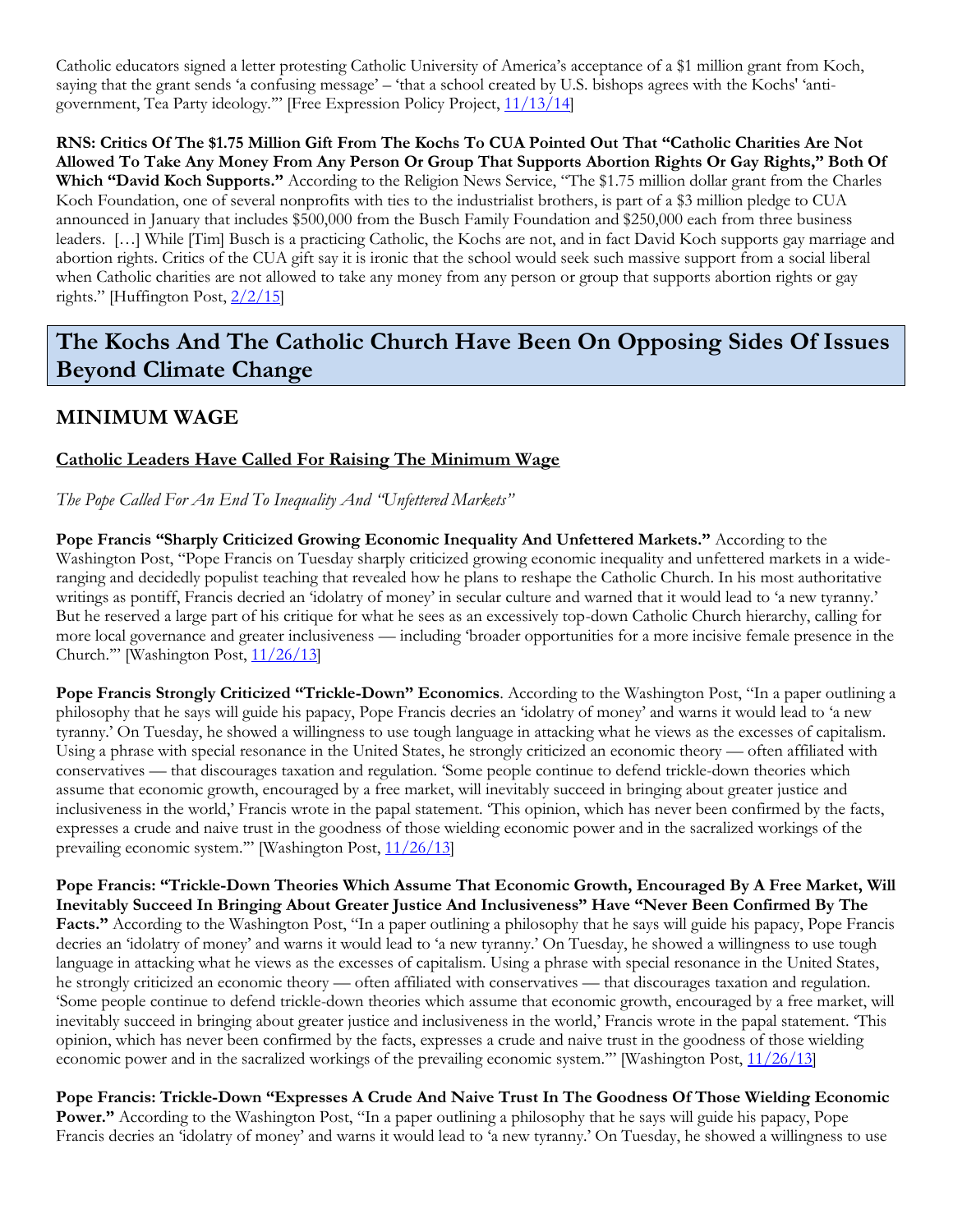tough language in attacking what he views as the excesses of capitalism. Using a phrase with special resonance in the United States, he strongly criticized an economic theory — often affiliated with conservatives — that discourages taxation and regulation. 'Some people continue to defend trickle-down theories which assume that economic growth, encouraged by a free market, will inevitably succeed in bringing about greater justice and inclusiveness in the world,' Francis wrote in the papal statement. 'This opinion, which has never been confirmed by the facts, expresses a crude and naive trust in the goodness of those wielding economic power and in the sacralized workings of the prevailing economic system.'" [Washington Post, [11/26/13\]](http://www.washingtonpost.com/business/economy/pope-francis-denounces-trickle-down-economic-theories-in-critique-of-inequality/2013/11/26/e17ffe4e-56b6-11e3-8304-caf30787c0a9_story.html)

**Pope Francis Tweet: "Inequality Is The Root Of Social Evil."** [Twitter,  $\frac{4/28/14}{1}$ ]



*Prominent Catholics Have Called For Raising The Minimum Wage* 

**Bishop Stephen Blair, Head Of The U.S. Bishops' Committee On Domestic Justice And Human Development, Told A Senate Hearing That A Just Wage Is "Critical For Workers" And Would Help The Economy.** According to an editorial by managing editor Scott Alessi for the U.S. Catholic, "Today marked the 75th anniversary of the Fair Labor Standards Act, the law that first established a federal minimum wage. And a Senate committee that gathered for a hearing in honor of the occasion got a great lesson in Catholic teaching on labor and economics, courtesy of Bishop Stephen Blaire. Blaire, who heads the U.S. bishops' Committee on Domestic Justice and Human Development, made a strong case for protecting the rights and dignity of workers, calling on the teachings of several popes including Leo XIII, John Paul II, Benedict XVI, and of course Pope Francis. In his testimony, Blaire argued that a just wage--one that realistically allows a worker to support their family based on the current cost of living--is critical for workers and would be a positive first step in fixing the economy. 'Work should be a ladder out of poverty for families, it should not trap them in poverty,' said Blaire. 'Yet this is where we find ourselves--a growing number of families are working but do not make enough to live in dignity. It is a scandal that the richest country world has allowed over 23 million children in working poor families to become the norm.'" [Scott Alessi Editorial - U.S. Catholic, [6/25/13\]](http://www.uscatholic.org/blog/201306/catholic-case-raising-minimum-wage-27483)

**Bishop Blair: "It Is A Scandal That The Richest Country World Has Allowed Over 23 Million Children In Working Poor Families To Become The Norm."** According to an editorial by managing editor Scott Alessi for the U.S. Catholic, "Today marked the 75th anniversary of the Fair Labor Standards Act, the law that first established a federal minimum wage. And a Senate committee that gathered for a hearing in honor of the occasion got a great lesson in Catholic teaching on labor and economics, courtesy of Bishop Stephen Blaire. Blaire, who heads the U.S. bishops' Committee on Domestic Justice and Human Development, made a strong case for protecting the rights and dignity of workers, calling on the teachings of several popes including Leo XIII, John Paul II, Benedict XVI, and of course Pope Francis. In his testimony, Blaire argued that a just wage--one that realistically allows a worker to support their family based on the current cost of living--is critical for workers and would be a positive first step in fixing the economy. 'Work should be a ladder out of poverty for families, it should not trap them in poverty,' said Blaire. 'Yet this is where we find ourselves--a growing number of families are working but do not make enough to live in dignity. It is a scandal that the richest country world has allowed over 23 million children in working poor families to become the norm.'" [Scott Alessi Editorial - U.S. Catholic, [6/25/13\]](http://www.uscatholic.org/blog/201306/catholic-case-raising-minimum-wage-27483)

#### **The Kochs Have Fought To Eliminate Regulation And The Minimum Wage**

**"Many U.S. Catholics Cringed" When Catholic University Accepted A \$1 Million Contribution "From The Libertarian Koch Brothers, Who Have Advocated Eliminating The Minimum Wage Altogether."** According to National Catholic Reporter, "Fresher still on the mind, many U.S. Catholics cringed in the fall of 2013 when Catholic University's newly opened business school accepted a \$1 million contribution from the libertarian Koch brothers, who have advocated eliminating the minimum wage altogether (NCR, Feb. 28-March 13)." [National Catholic Reporter, [4/30/14\]](http://ncronline.org/news/politics/minimum-wage-hike-just-baby-step)

**Charles Koch: Minimum Wage Is An "Obstacle" And "We've Got To Clear Those Out."** According to the Wichita Eagle, "In his interview he [Charles Koch] emphasized several times that he believes his ideas on economics will help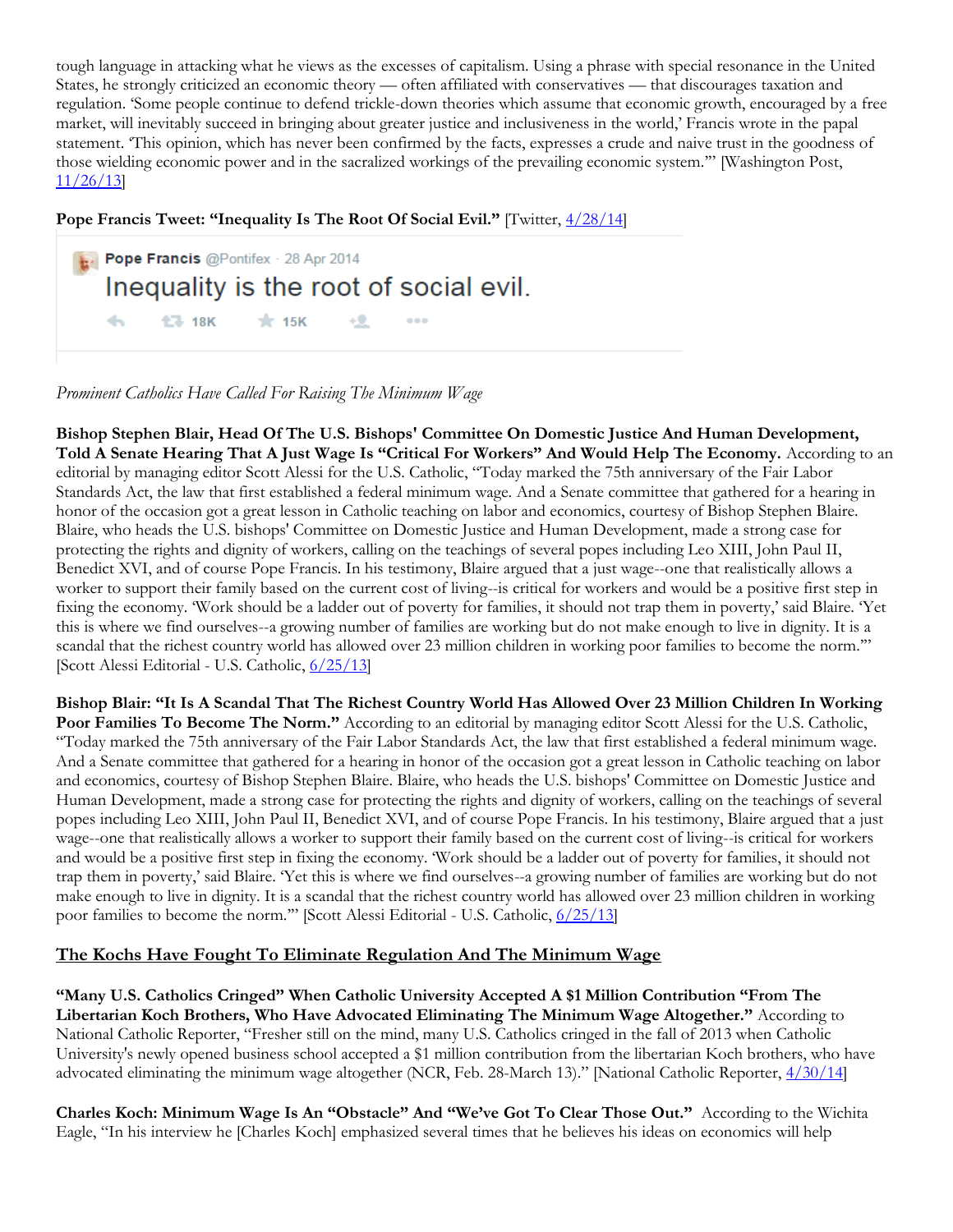disadvantaged people. Government regulations – including the minimum wage law – tend to hold everyone back, he said. […] 'Anything that people with limited capital can do to raise themselves up, they keep throwing obstacles in their way. And so we've got to clear those out. Or the minimum wage. Or anything that reduces the mobility of labor." [Wichita Eagle,  $7/9/13$ ]

#### **Koch Brothers' "Top Political Strategist" Richard Fink Argued The Minimum Wage Leads To "Fascism."**

According to the Huffington Post, "At a political strategy summit hosted on June 16 by the conservative billionaires Charles and David Koch, Richard Fink, their top political strategist, told the private audience that when he sees someone 'on the street' he says, 'Get off your ass, and work hard like we did.' Fink's anecdote came during his presentation titled 'The Long-Term Strategy: Engaging the Middle Third,' which capped off a session of four speeches detailing the intellectual foundation of Charles Koch's political ideology. […] 'Psychology shows that is the main recruiting ground for totalitarianism, for fascism, for conformism, when people feel like they're victims,' said Fink. 'So the big danger of minimum wage isn't the fact that some people are being paid more than their value-added -- that's not great. It's not that it's hard to stay in business -- that's not great, either. But it's the 500,000 people that will not have a job because of minimum wage. He continued, 'We're taking these 500,000 people that would've had a job, and putting them unemployed, making dependence part of government programs, and destroying their opportunity for earned success. And so we see this is a very big part of recruitment in Germany in the '20s.'" [Huffington Post, [9/3/14\]](http://www.huffingtonpost.com/2014/09/03/koch-brothers-recording_n_5757592.html)

 **Fink: Minimum Wage Puts "500,000 People" Out Of A Job, "Making Dependence Part Of Government Programs…So We See This Is A Very Big Part Of Recruitment In Germany In The '20s."** According to the Huffington Post, "[Richard] Fink's anecdote came during his presentation titled 'The Long-Term Strategy: Engaging the Middle Third,' which capped off a session of four speeches detailing the intellectual foundation of Charles Koch's political ideology. […] But it's the 500,000 people that will not have a job because of minimum wage. He continued, 'We're taking these 500,000 people that would've had a job, and putting them unemployed, making dependence part of government programs, and destroying their opportunity for earned success. And so we see this is a very big part of recruitment in Germany in the '20s. If you look at the Third -- the rise and fall of the Third Reich, you can see that,' Fink said. 'And what happens is a fascist comes in and offers them an opportunity, finds the victim -- Jews or the West -- and offers them meaning for their life, OK?"" [Huffington Post,  $\frac{9}{3/14}$ ]

**Americans For Prosperity Urged The Senate To Vote No On A Minimum Wage Increase.** According to a vote alert from Americans for Prosperity, "Dear Senators: On behalf of more than two million Americans for Prosperity activists in all 50 states, I write to urge you to vote NO on S. 2223, increasing the minimum wage to from \$7.25 to \$10.10. This is a misguided policy that will mean fewer jobs in this sluggish economy." [Americans for Prosperity Vote Alert,  $4/29/14$ ]

**AFP: "Raising The Minimum Wage Does More Harm Than Good."** According to a "Legislative Alert" on Americans For Prosperity's website, "A minimum wage hike is simply an ineffective way to help Americans rise out of poverty. It only reaches half of those it is intended to help and not in a positive way. Increasing employment opportunity gives low-skilled workers the best chance of finding employment and climbing up the economic mobility ladder. Raising the minimum wage does more harm than good." [AmericansForProsperity.org, [12/19/13\]](http://americansforprosperity.org/legislativealerts/minimum-wage-more-harm-than-good)

**AFP: "Mandating A High Minimum Wage Actually Prevents Individuals And Business Owners" From "Reaching An Agreement That Works Best For Them."** According to web post from Americans For Prosperity, "At first glance, Mr. [Rusty] Hicks' statement appears to be more appropriate for The Onion than the generally fact-based LA Times. That's because mandating a high minimum wage actually prevents individuals and business owners for [*sic*] from reaching an agreement that works best for them. Whether that means initially being paid less while a worker develops new skills that pay off down the line, or more modest wages for increased flexibility or benefits." [AmericansForProsperity.org/article, [5/29/15\]](http://americansforprosperity.org/article/mandates-for-thee-but-not-for-me)

**Generation Opportunity: "A Mandatory Minimum Wage Increase Could Have Some Sobering, Unintended Consequences That Harm The Very People They Are Supposed To Benefit Most."** According to a web post from Generation Opportunity, "Unfortunately, however, Seattle's mandated increase in minimum wage is causing businesses to close. It hits franchise locations especially hard because they're considered to be big businesses, even though each location may only employ a handful of people. It's validating the concern that a mandatory minimum wage increase could have some sobering, unintended consequences that harm the very people they are supposed to benefit most." [GenerationOpportunity.org,  $\frac{5}{9/15}$ ]

## **HEALTH CARE**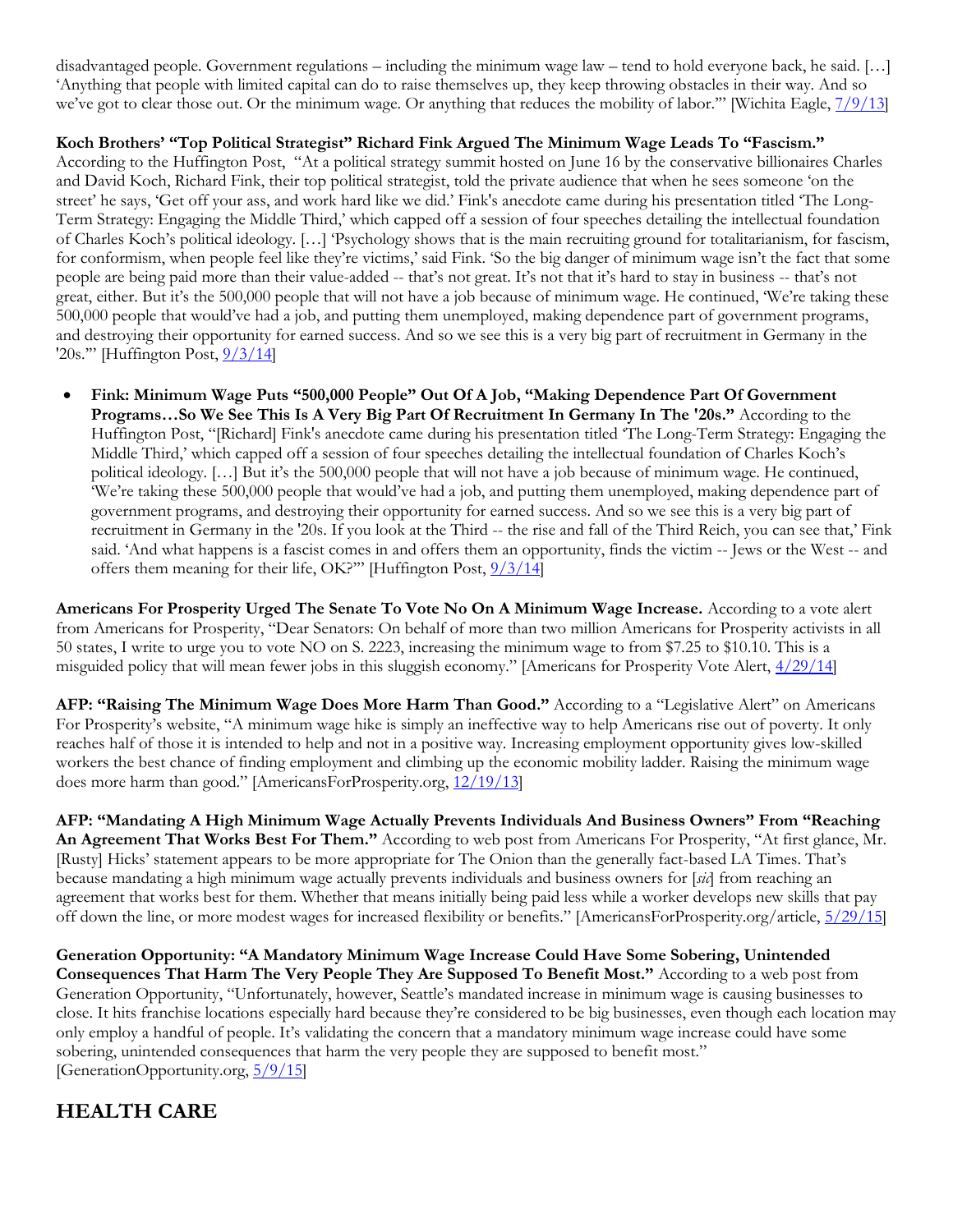## **The Pope And Catholic Leaders Have Called For Increased Access To Health Care**

*Both Pope Francis And Pope Benedict XVI Called For Accessible And Affordable Healthcare* 

**Pope Francis: "Effective Policies Are Needed To Promote The Principle Of Fraternity, Securing For People…Access To Capital, Services, Educational Resources, Healthcare And Technology."** According to Pope Francis's World Day of Peace message, "Moreover, if on the one hand we are seeing a reduction in absolute poverty, on the other hand we cannot fail to recognize that there is a serious rise in relative poverty, that is, instances of inequality between people and groups who live together in particular regions or in a determined historical-cultural context. In this sense, effective policies are needed to promote the principle of fraternity, securing for people – who are equal in dignity and in fundamental rights – access to capital, services, educational resources, healthcare and technology so that every person has the opportunity to express and realize his or her life project and can develop fully as a person." [Message of His Holiness Francis For The Celebration Of The World Day Of Peace,  $1/1/14$ ]

**Pope Benedict XVI "Said It Was The Moral Responsibility Of Nations To Guarantee Access To Health Care For All Of Their Citizens, Regardless Of Social And Economic Status Or Their Ability To Pay."** According to Catholic News Service, "Pope Benedict XVI and other church leaders said it was the moral responsibility of nations to guarantee access to health care for all of their citizens, regardless of social and economic status or their ability to pay. Access to adequate medical attention, the pope said in a written message Nov. 18, was one of the 'inalienable rights' of man." [Catholic News Service, [11/18/10\]](http://www.catholicnews.com/data/stories/cns/1004736.htm)

**Pope Benedict XVI: "Justice In Health Care Should Be A Priority Of Governments And International Institutions."** According to Catholic News Service, "Because an individual's health is a 'precious asset' to society as well as to himself, governments and other agencies should seek to protect it by 'dedicating the equipment, resources and energy so that the greatest number of people can have access.' 'Justice in health care should be a priority of governments and international institutions,' he said, cautioning that protecting human health does not include euthanasia or promoting artificial reproductive techniques that include the destruction of embryos." [Catholic News Service,  $11/18/10$ ]

**Catholic Health Association: The Patient Protection And Affordable Care Act Is "The Most Important And Substantial Social Policy To Be Made In Decades."** According to an article in Catholic Health Association's publication Health Progress, "The Patient Protection and Affordable Care Act — the most important and substantial social policy to be made in decades — is not wildly popular. Although many of its benefits have already helped millions of people, it is no better liked by the public at large than it was following the controversial months leading to its passage. In fact — although there is a silver lining — the law it is now viewed more unfavorably than ever." [Health Progress, [Jan/Feb 2012\]](https://www.chausa.org/publications/health-progress/article/january-february-2012/health-reform-update---the-facts-speak-volumes-moving-people-to-support-the-affordable-care-act)

#### **The Kochs Fought The Affordable Care Act And "Poured" Money Into Efforts Opposing Health Coverage Expansion For Poor Americans**

**Americans For Prosperity "Has Poured More Money And Resources Than Anyone Else Into Convincing Republicans Around The Country To Repel State Efforts" To Expand Medicaid.** According to the Washington Examiner, "Meet the group persuading states to block Medicaid expansion. The D.C.-based advocacy group Americans for Prosperity has poured more money and resources than anyone else into convincing Republicans around the country to repel state efforts to grow the federal health insurance program for the low-income and disabled." [Washington Examiner,  $\frac{4}{8}/15$ ]

**AFP Spent More Than \$35 Million In Colorado, Louisiana, Michigan And New Hampshire On Ads Opposing Obamacare And Connecting Democratic Senate Candidates The Law.** According to CNN, "The conservative nonprofit political advocacy group backed by the deep pockets of billionaire industrialists David and Charles Koch announced Wednesday that it will spend around \$2.5 million over the next two weeks to run television commercials critical of the federal health care law in four states where Democrats face a challenge in keeping Senate seats in party hands. The ad buys in Colorado, Louisiana, Michigan and New Hampshire bring to more than \$35 million in AFP spending this election cycle on TV spots that highlight how the group says Obamacare has negatively impacted average Americans. The ads have criticized Democratic senators or Senate candidates for their support of the health care law, and have applauded Republicans opposed to it. AFP's also run Obamacare-related spots in about a dozen or so competitive House races." [CNN,  $\frac{4}{23/14}$ ]

**The LIBRE Initiative Spent "Millions On Ads Attacking Obamacare Supporters," While Latinos "Are More Likely To Be Uninsured Than Any Other Group In The US."** According to The Nation, "LIBRE appears to believe that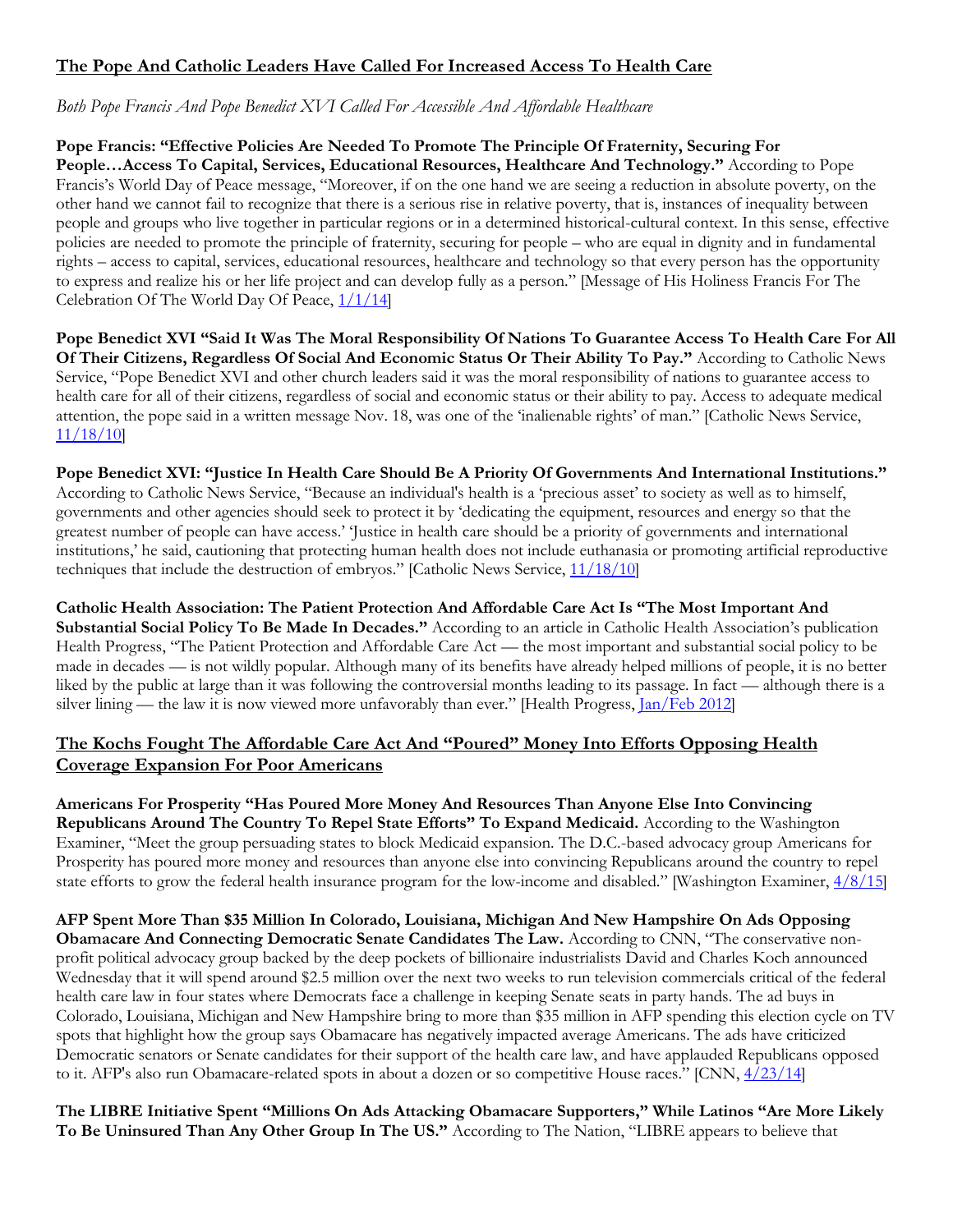Hispanics need 'truth' more than healthcare or relief from a broken immigration system. Instead of pressing Republicans for comprehensive immigration reform, which LIBRE claims to support, the group has spent millions on ads attacking Obamacare supporters. Meanwhile, Latinos are more likely to be uninsured than any other group in the US, and they've lagged behind others in enrollment in the new insurance exchanges." [Nation,  $\frac{9}{4}$ ]

**LIBRE Executive Director Daniel Garza: Medicaid Is "An Inefficient And Unsustainable Program With Poor Health Outcomes."** According to a press release from the LIBRE Initiative, "Daniel Garza, Executive Director of The LIBRE Initiative, released the following statement: 'This administration needs to stop measuring success by growing the number of people dependent on government. Coercing states to expand Medicaid, aninefficient [*sic]* and unsustainable program with poor health outcomes, disregards state priorities and prevents them from exploring better and less costly ways to ensure quality Healthcare for low-income families. Pushing more Americans into Medicaid puts taxpayers on the hook and appears to be causing a surge in costly emergency room visits nationwide, which ultimately threatens care for the neediest among us.'" [LIBRE Initiative Press Release, [5/7/15](http://thelibreinitiative.com/press/expansion-medicaid-does-not-fit-all-states?page=8)

**An AFP Ad Which Claimed "Obamacare Means Higher Costs For Struggling Families" Was "Contradicted By The Fact That The Law Expands Medicaid Eligibility…And Reduces The Number Of Uninsured."** According to Factcheck.org, "The ad, from the David Koch-founded Americans for Prosperity, starts off by highlighting President Obama's claim that 'if you like your plan, you can keep your plan' by calling it the 'lie of the year.' […] It shows the news headline, 'Arizona Man: Obamacare Will Double My Premiums,' while an announcer says, 'Obamacare means higher costs for struggling families.' As we've said many times, the health care law will affect Americans differently. Some who buy their own insurance will pay more and some will pay less, depending on individual circumstances, such as their health status, age and income level. Some families — whether they're 'struggling' or not — may face higher costs. But the ad's blanket statement is contradicted by the fact that the law expands Medicaid eligibility, offers federal subsidies to low- and mid-income Arizonans who buy their own insurance, and reduces the number of uninsured." [Factcheck.org,  $1/16/14$ ]

**While Florida Medical Centers May Lose Millions Of Dollars To Cover The Medical Expanses Of The Poor Or Uninsured If It Does Not Receive Federal Funding, AFP Said It "Opposed" Medicaid Expansion In "Any Form."**  According to WFTV.com, "The money is part of a federal program known as the Low Income Pool, or LIP, a program that is coming to an end. Locally, LIP funding contributes \$55 million to Orlando Regional Medical Center and another \$85 million to Florida Hospital to help pay for the medical expenses of the poor and uninsured. In February, Gov. Rick Scott told Eyewitness News that he was confident that the Centers for Medicare and Medicaid Services would extend LIP funding, a cornerstone of his budget. Following the announcement that CMS would not extend LIP in Florida, Scott sent a letter to President Obama to make the state's case for continued funding, writing: 'As with previous negotiations we are optimistic that you will not terminate LIP and we will be able to reach an agreement.' CMS has yet to reverse its position. […] 'We're opposed to expansion of Medicaid under Obamacare in any form,' Andres Malave of Americans for Prosperity said. 'There are a lot of hospitals that are trying to make this about LIP funding, but we should be looking at solutions and being innovative about things like this. Let's expand scope of practice, look at reforming certificate of need, let's look at bringing tele-medicine to Florida.'" [WFTV.com, [3/12/15\]](http://www.wftv.com/news/news/local/9-investigates-efforts-fill-2-billion-health-care-/nkTrc/)

**AFP-NC Director Donald Bryson And AFP Policy Analyst Akash Chougule Urged The Governor Not To Expand Medicaid And Asked "What Would We Be Paying For? Nothing That Should Comfort Taxpayers."** According to an op-ed by AFP-North Carolina state director Donald Bryson and AFP policy analyst Akash Chougule for The Times-News, "Governor McCrory and General Assembly leaders should now ignore renewed calls for Medicaid expansion. […] North Carolina taxpayers would be on the hook for these cost overruns from a program that is already the single largest item in state budgets, nationally (Medicaid currently consumes roughly a quarter of state spending nationwide). The difference would be made up through funding cuts to things like roads and schools, or through tax increases — or both. And what would we be paying for? Nothing that should comfort taxpayers. Potentially crowding out funding for roads and schools for the return on investment we would receive from Medicaid expansion would be ludicrous." [Donald Bryson & Akash Chougule - Times-News, [12/8/14\]](http://www.thetimesnews.com/opinion/opinion-columns/governor-don-t-cave-on-medicaid-expansion-1.410917)

**AFP-Utah's First Action As An AFP Chapter Was to Launch A Campaign Against A Proposal Called "Healthy Utah."** According to the Deseret News, "Americans for Prosperity Utah announced Monday it has launched a 'thank you' mail campaign to support state lawmakers who opposed Gov. Gary Herbert's Healthy Utah alternative to Medicaid expansion. The campaign is the first action by the new Utah chapter of the main political advocacy group for the Koch brothers, the billionaire industrialists pouring millions of dollars into conservative and libertarian causes." [Deseret News, [6/1/15\]](http://www.deseretnews.com/article/865629833/Koch-brothers-group-launches-campaign-against-Healthy-Utah.html?pg=all)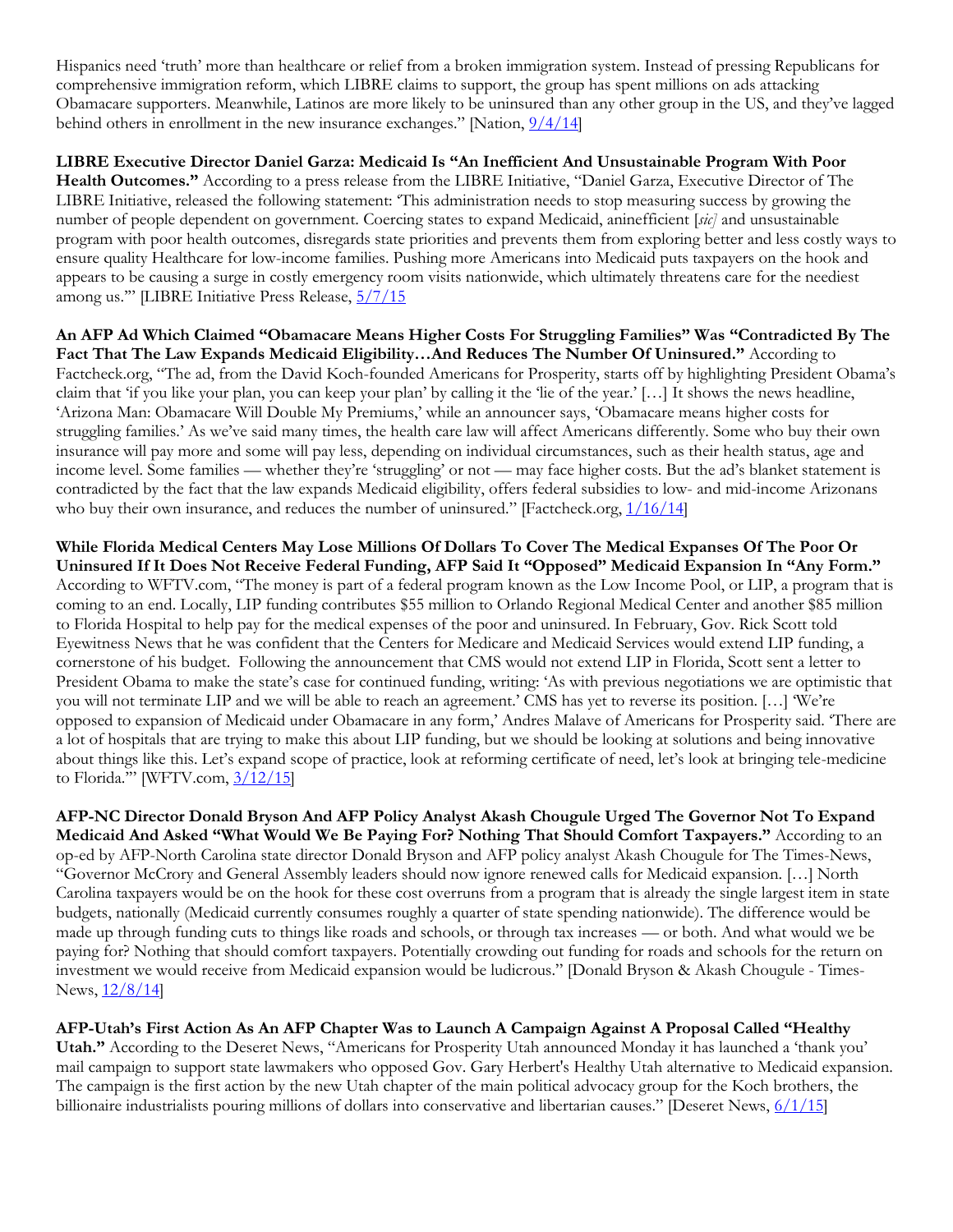**The Proposal Would Have Provided Health Care "To Low-Income Utahns."** According to the Deseret News, "The mailer is going out in the districts of 11 GOP House members, who last session helped defeat the governor's plan to provide health care to low-income Utahns using \$258 million available under President Barack Obama's health care law." [Deseret News,  $6/1/15$ ]

*AFP Supported The Ryan Budget, Which Would Cut Medicaid And The Children's Health Insurance Program*

**Americans For Prosperity Supported The Ryan Budget Plan For 2014**. According to a post on Americans for Prosperity's website, "On Tuesday, House Budget Committee Chairman Paul Ryan released his budget for the next fiscal year. Chairman Ryan's budget takes on Washington's budget problems, putting the country on a path of lower spending, lower taxes, and lower debt. It provides a starkly different vision than the one Senate Democrats proposed today, or what the President will likely propose in April. Overall, AFP supports the Ryan plan because it includes a number of positive policy provisions. But his plan is not without some substantial flaws. The following are highlights from the plan." [Americansforprosperity.org, [3/14/13\]](http://americansforprosperity.org/article/highlights-from-the-ryan-budget-plan)

 **House GOP's 2014 Budget Plan Proposed To Cut Medicaid And CHIP By A Combined \$810 Billion Over A Decade.** According to the Center for Budget and Policy Priorities, "The House GOP plan again proposes sharp cuts to the Medicaid health program for the poor, tighter food stamp eligibility rules and claims \$1.8 trillion in savings over a decade by repealing Obama's signature overhaul of the U.S. health care system. (A small share of these cuts could come from the Children's Health Insurance Program (CHIP), which the Ryan budget would merge into its new Medicaid block grant.) This would be an estimated cut to federal Medicaid and CHIP funding of about 21 percent over ten years relative to current law and comes on top of the loss of the significant additional funding that states are slated to receive under the Affordable Care Act to expand Medicaid coverage, and to extend their CHIP programs through 2015." [CBPP, [3/27/13\]](http://www.cbpp.org/cms/?fa=view&id=3942)

**In 2012, The U.S. Conference Of Catholic Bishops Wrote To Congress To Protest The Cuts In The Ryan Budget Urging Lawmakers For "Moral And Human Reasons" To Not Accept Cuts To Hunger And Nutrition Programs.**  According to the Washington Post, "But this spring, the U.S. Conference of Catholic Bishops took the unusual step of repudiating the deep cuts envisioned in Ryan's budget proposal as out of keeping with the teachings of Jesus. One of a series of their letters to congressional committees read in part: 'I write to urge you to resist for moral and human reasons unacceptable cuts to hunger and nutrition programs [that would] hurt hungry children, poor families, vulnerable seniors and workers who cannot find employment. These cuts are unjustified and wrong." [Washington Post,  $8/11/12$ ]

**The Bishops Renewed Their Protests When Rep. Paul Ryan Reintroduced His Plan For 2014, And Warned It Would "Drastically Cut" Programs For The Poor And Vulnerable.** According to The Hill, "Ryan's fiscal 2014 budget cuts spending by \$5.7 trillion while reducing the top tax rate to 25 percent with the goal of reaching a balanced budget in 10 years. The bishops said the revamped plan would 'drastically cut' spending by \$800 billion over 10 years. 'This figure is very concerning, since 70 percent of the spending in this budget category goes for programs to help poor and vulnerable people,' they wrote. The bishops warned the Ryan budget would likely slash safety net programs likes Pell Grants, the Supplemental Nutrition Assistance Program, school lunches and the Earned Income Tax Credit, among others. Ryan first drew the ire of the bishops last year when he said his Catholic faith helped shape his budget plan." [The Hill, [3/20/13\]](http://thehill.com/blogs/blog-briefing-room/news/289235-catholic-bishops-set-for-new-fight-over-ryan-budget-)

# **LABOR**

## **The Pope Condemned Unfair And Dangerous Labor Practices**

**In A 2013 Speech Pope Francis Condemned "Selfish Profit."** According to Business Insider, "Pope Francis on Wednesday condemned as 'slave labour' the conditions for hundreds of workers killed in a factory collapse in Bangladesh and urged political leaders to fight unemployment in a sweeping critique of 'selfish profit'. The pope said he had been particularly struck by a headline saying workers at the factory near Dhaka were being paid just 38 euros (\$50) a month." [Business Insider, [5/1/13\]](http://www.businessinsider.com/pope-rips-bangladesh-slave-labor-2013-5)

**Pope Francis: "Not Paying Fairly, Not Giving A Job Because You Are Only Looking At Balance Sheets, Only Looking At How To Make A Profit. That Goes Against God."** According to Business Insider, "'How many brothers and sisters find themselves in this situation!' he [Pope Francis] said, as protesters in May Day demonstrations around the world rallied against unfair work conditions and unemployment. 'Not paying fairly, not giving a job because you are only looking at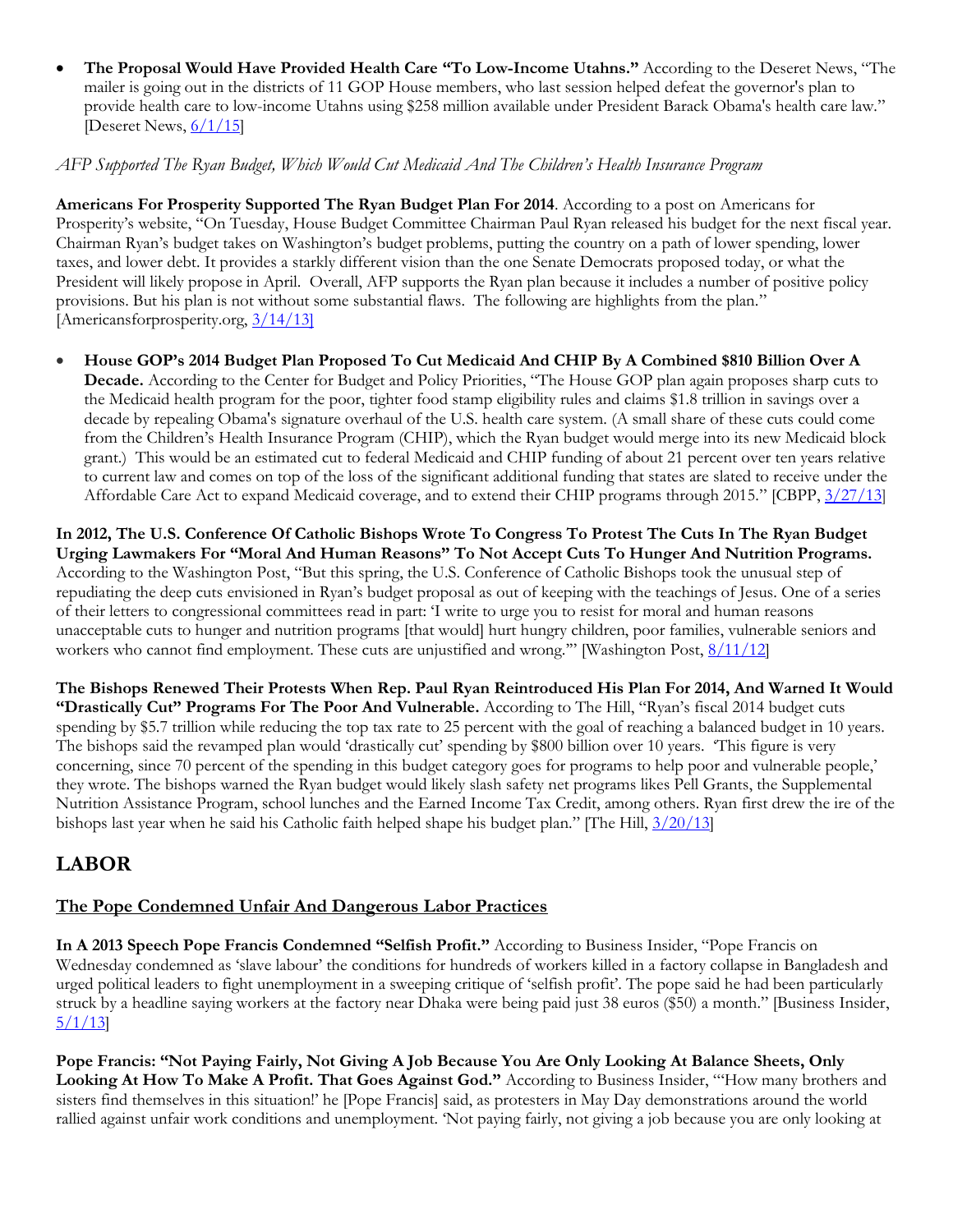balance sheets, only looking at how to make a profit. That goes against God!' the pope said in his strongly-worded address." [Business Insider,  $\frac{5}{1/3}$ ]

**Pope Francis: "We Do Not Get Dignity From Power Or Money Or Culture, No! We Get Dignity From Work**.**"** According to Business Insider, "The Vatican has often been sharply critical of unregulated capitalism, particularly in recent years during the global financial crisis. 'We do not get dignity from power or money or culture, no! We get dignity from work,' he [Pope Francis] said, adding that many political and economic systems 'have made choices that mean exploiting people'." [Business Insider,  $\frac{5}{1/3}$ ]

**"Pope Francis Spoke About Societies That Put Company Profits Above Human Dignity Or Even Human Life" And Asked "What Point Have We Come To?"** According America Magazine, "On the feast of Saint Joseph the Worker, the pope spoke about societies that put company profits above human dignity or even human life. 'What point have we come to?' he asked. He noted that Jesus was a worker and lamented companies that put much more attention to profits than the dignity of labor." [America Magazine, [11/30/13\]](http://americamagazine.org/content/all-things/pope-francis-dignity-labor)

**Pope Francis: "I Address A Strong Appeal That The Dignity And Safety Of The Worker Always Be Protected."** According America Magazine, "Expounding on the theme of the dignity of work, Francis said: 'We do not get dignity from power or money or culture. We get dignity from work.' He noted: 'Work is fundamental to the dignity of the person. Work, to use an image, 'anoints' with dignity, fills us with dignity, makes us similar to God who has worked and still works, who always acts.' Those familiar with the Ignatian Spiritual Exercises will note that this theme of God working or laboring comes from the signal contemplation for attaining the love of God where Ignatius speaks of a God who labors in all things. He ended his homily with the admonition: 'I address a strong appeal that the dignity and safety of the worker always be protected.'" [America Magazine, [11/30/13\]](http://americamagazine.org/content/all-things/pope-francis-dignity-labor)

## **Kochs Have Promoted Policies That Make It Harder For Workers To Organize**

*Koch Groups Advocate For "Right To Work" Laws And Attack Labor Unions*

**The National Right To Work Committee "Has Received Significant Funding From The Conservative Billionaire Koch Brothers."** According to the New York Times, "Greg Mourad, a spokesman for a lobbying organization called the National Right to Work Committee, which has received significant funding from the conservative billionaire Koch brothers, compared the experience of being made to pay union dues to being kidnapped and extorted." [New York Times,  $6/14/15$ ]

**Freedom Partners Directed \$1 Million To The National Right To Work Committee.** According to an opinion by Carl Deal and Tia Lessin in the Daily Beast, "This calculus may be why in 2012, Freedom Partners—a group that Politico dubbed the Koch's private bank—directed \$1 million to the National Right to Work Committee (NWRC). And why Republican legislators and governors, buoyed by Walker's success in kneecapping public sector unions, are intent on eliminating all unions, public and private sector alike. Backed by big money like AFP and other groups in the Koch political funding network, and relying on pre-fab 'right to work' legislation authored by the NRWC and the Koch-funded American Legislative Exchange Council, they have introduced or will soon introduce union-busting legislation in key battleground states: Ohio, Colorado, New Hampshire, New Mexico, Missouri, and Pennsylvania, as well as Wisconsin." [Carl Deal & Tia Lessin – The Daily Beast, [12/22/14\]](http://www.thedailybeast.com/articles/2014/12/22/the-next-phase-of-the-koch-brothers-war-on-unions.html)

**Fred Koch In A 1960 Pamphlet: "Labor Unions Have Long Been A Communist Goal. How Far They Have Been Penetrated By Communists I Have No Idea, But It Must Be Very Far Indeed."** According to the Center for Media and Democracy's PR Watch, "'Labor Unions have long been a communist goal. How far they have been penetrated by communists I have no idea, but it must be very far indeed,' Fred Koch writes in his 1960 pamphlet A Business Man Looks at Communism. When unions are not busy plotting the overthrow of America, they conspire to have the 'worker do as little as possible for the money he receives. This practice alone,' Koch adds, 'can destroy our country.'" [PR Watch, [3/3/15\]](http://www.prwatch.org/news/2015/03/12758/national-right-work-committee-attacking-wisconsin-hypocritical-zeal)

**AFP: "Higher Mandated Wages Means More Money Flowing Into Union Coffers. Thus, It's Hardly Shocking That Big Labor Has Made Raising The Minimum Wage A Top Priority Both Locally And Nationally."** According to web post from Americans For Prosperity, "Unions benefit immensely from higher mandated minimum wages since negotiated union wages often use the minimum wage as a baseline. And higher mandated wages means more money flowing into union coffers. Thus, it's hardly shocking that Big Labor has made raising the minimum wage a top priority both locally and nationally." [AmericansForProsperity.org/article, [5/29/15\]](http://americansforprosperity.org/article/mandates-for-thee-but-not-for-me)